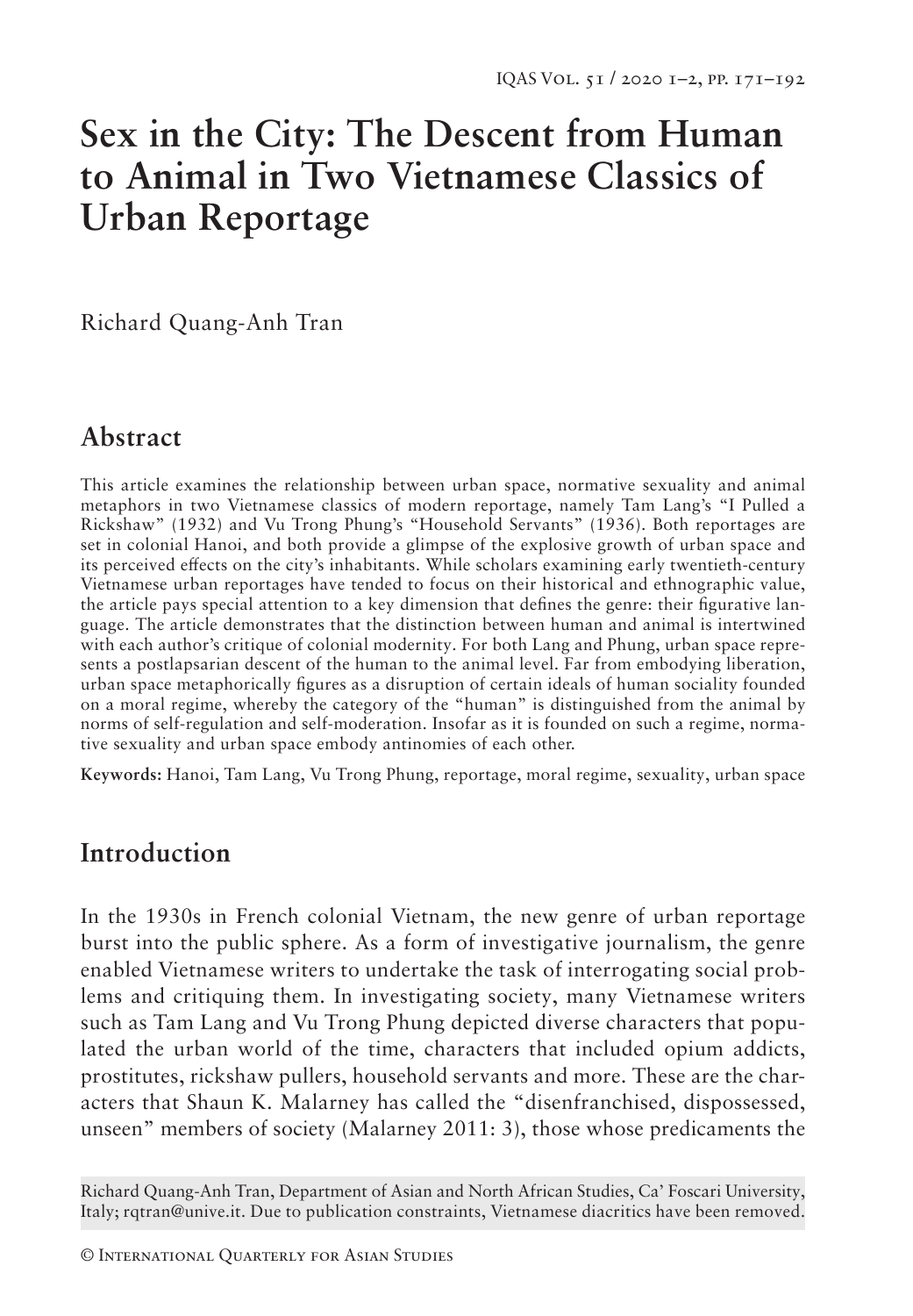two writers sought to illuminate, thereby spurring some measure of social reform. Through their depictions of Vietnam's rapidly modernising urban space, the reportages are valuable in furnishing rare and often rich documentary evidence of the lives of those who are less likely to appear in official records.

Scholars, as a result, have relied on the reportages for their historical and ethnographic value. Those researching the social history of urban prostitution, for instance, have used these texts as primary sources to examine the phenomenon in question (Malarney 2011, Tracol-Huynh 2013, Firpo 2016). Others have exploited them as biographical windows into the political visions of their respective authors (Zinoman 2014). Still, others, such as Ben Tran, have looked at the ways in which writers like Vu Trong Phung incorporated the reportage's empirical depictions into their fictional works to contribute to the democratisation of Vietnamese aesthetic and political representation (Tran 2017).

Few scholars, however, have focused on the poetic qualities of the urban reportages. If by "poetics" we understand the term to mean broadly the literary and rhetorical practices, forms and techniques of discourse (Genette 1972), then scholars have yet to examine the poetics of these texts more carefully. Whether due to disciplinary training or methodological preferences, the overall tendency is to exploit the urban reportages for their empirical value.<sup>1</sup> Yet, while such an approach is warranted in certain contexts, it nevertheless misses the crucial other feature that defines the reportage genre. Reportages differ from their premodern predecessor, the genre of "chronicle writing" (*ky su*), by blending journalistic practices with what the critic Vu Ngoc Phan calls their "literary character" (*chat van si*, Phan 1960: 558). Indeed, urban reportage is distinctive, according to Phan Trong Thuong, precisely because of this "fusion" (*tinh luong hop*) of the empirical with the "literary", or what I refer to as poetics, more generally (Thuong 2000: 5). If "chronicle writing" was marked by dispassionate objectivity, urban reportage foregrounded not only the journalist's subjectivity, capturing the empirical world through his/her "eyes and ears", but also demanded a poetic sensibility to dramatise effectively a critique of society (Phan 1960: 557). Hence, the "poetics" of urban reportage represents, in fact, a critical feature of the genre; any analysis of these texts would be incomplete without due attention to this feature.

In this article, I focus on the poetics of two Vietnamese classics of modern reportage, namely Tam Lang's "I Pulled a Rickshaw" (1932) and Vu Trong Phung's "Household Servants" (1936), to examine their depictions of the relationship between urban space, normative sexuality, and conceptions of the human/animal. Both reportages take place in colonial Hanoi, and both pro-

<sup>1</sup> Ben Tran maintains, for instance, that some of the reportage authors in no way intended to use metaphor or other abstract rhetorical symbols in their depictions of sex and sexuality but conceived of the latter as grounded in "material reality" (Tran 2017: 43). For the criticisms of metaphorical readings, see Zinoman 2014, and Tran 2017.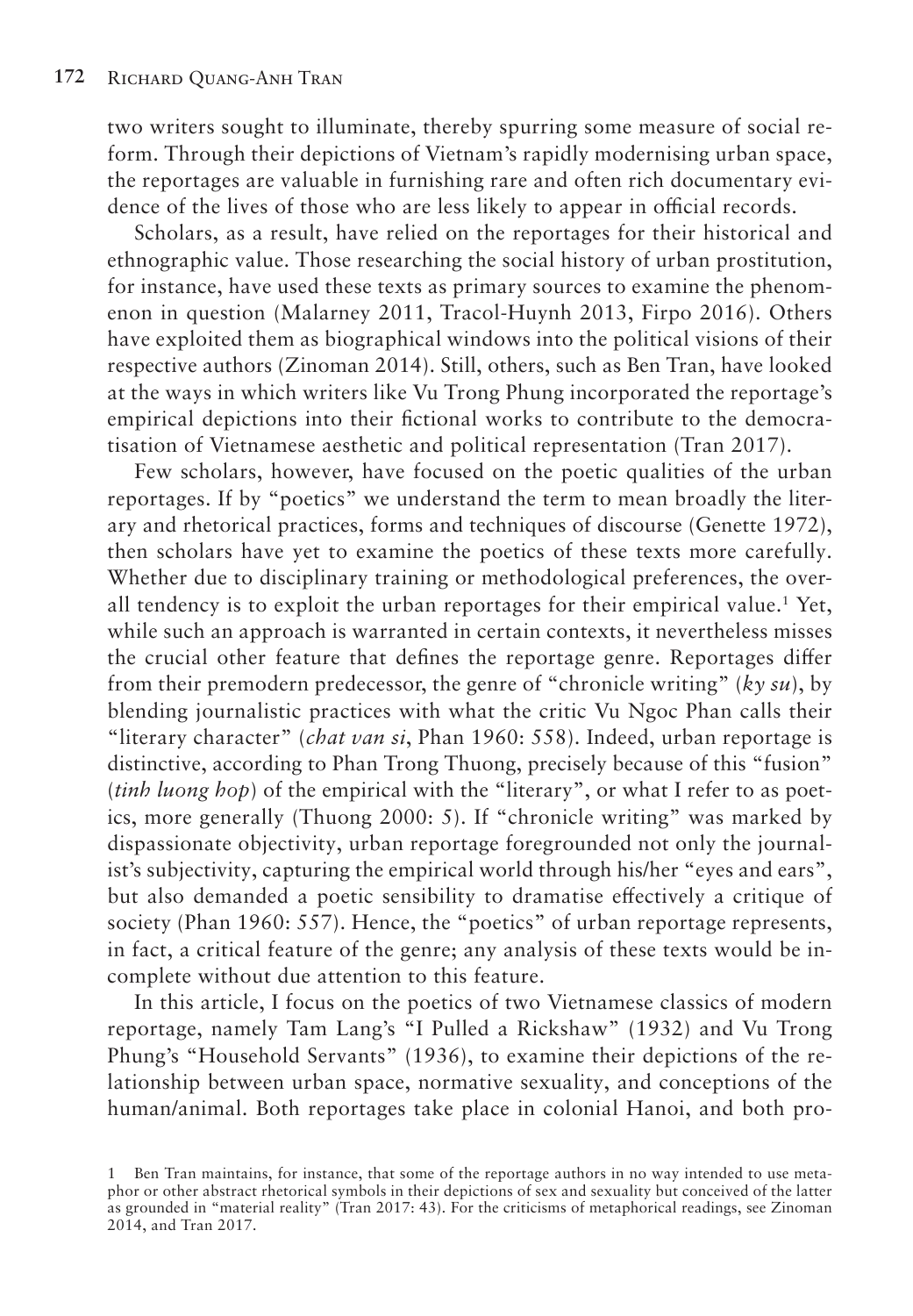vide a glimpse of the explosive growth of urban space and its effects on its residents. Lang's reportage recounts the experience of an undercover journalist who dons working clothes and becomes a rickshaw puller to describe the lives of the people in this trade. Phung's reportage retells the stories of servants and their masters whom the narrator encounters in Hanoi. I will suggest that the question of what it means to be human is intertwined with each author's critique of colonial modernity. For both Lang and Phung, urban space represents a postlapsarian descent of the human to the animal level. Far from embodying liberation, urban space figures as a disruption of certain ideals of human sociality founded on a moral regime, whereby the category of the "human" is distinguished from the animal by norms of self-regulation and self-moderation. Insofar as human sociality is founded on such a regime, normative sexuality and urban space embody antinomies of each other.

"Sexuality" is here understood to be the effect of a complex array of discursive and institutional forces arising out of certain times and places. In this view, sexuality is not limited to the biological meaning but encompasses the complex "ensemble" of acts, expectations, pleasures, identity formations and knowledges formed at different social locations (Butler 1990: 92, Corber / Valocchi 2003: 14). Likewise, I understand "space" in the concept of "urban space" in the more capacious sense to include not only physical space, but also the imaginative space arising out of literary and artistic representation. Such a literary approach need not be antithetical to the so-called empirical-based methodologies. To the extent that one maintains a distinction between them at all, an attention to the poetics of urban reportage can complement the former approach by distilling the frames of reference of a culture, what Charles A. Laughlin calls the "literary construction of social space" (Laughlin 2002: 29). Drawing on Henri Lefebvre's concepts of space, Laughlin maintains that the characteristic "moods, rhetoric, and narrative situations" that appear in news reportage simultaneously capture the dialectic between the writer's physical environment and perception of it, on the one hand, and, on the other, the production of social space through literary and artistic representation (Laughlin 2002: 29–30). In this regard, I treat Vietnamese urban reportages as not only rhetorical artefacts, but also active agents in the empirical *production* of cultural space itself.

An analysis of the human/animal distinction has profound social and political implications. To be classified as "human" confers not only societal recognition, but all sorts of legal and political rights. To be classified as "animal", on the other hand, is to be sub-human, potentially outside the purview of the human and, therefore, politically disenfranchised and disempowered. Yet, the division between the two is not self-evident. Rather, it is culturally and historically specific (Butler 2004: 1–17, Feher et al. 1989). An analysis of such a question has scholarly implications not only for Asian studies specialists, but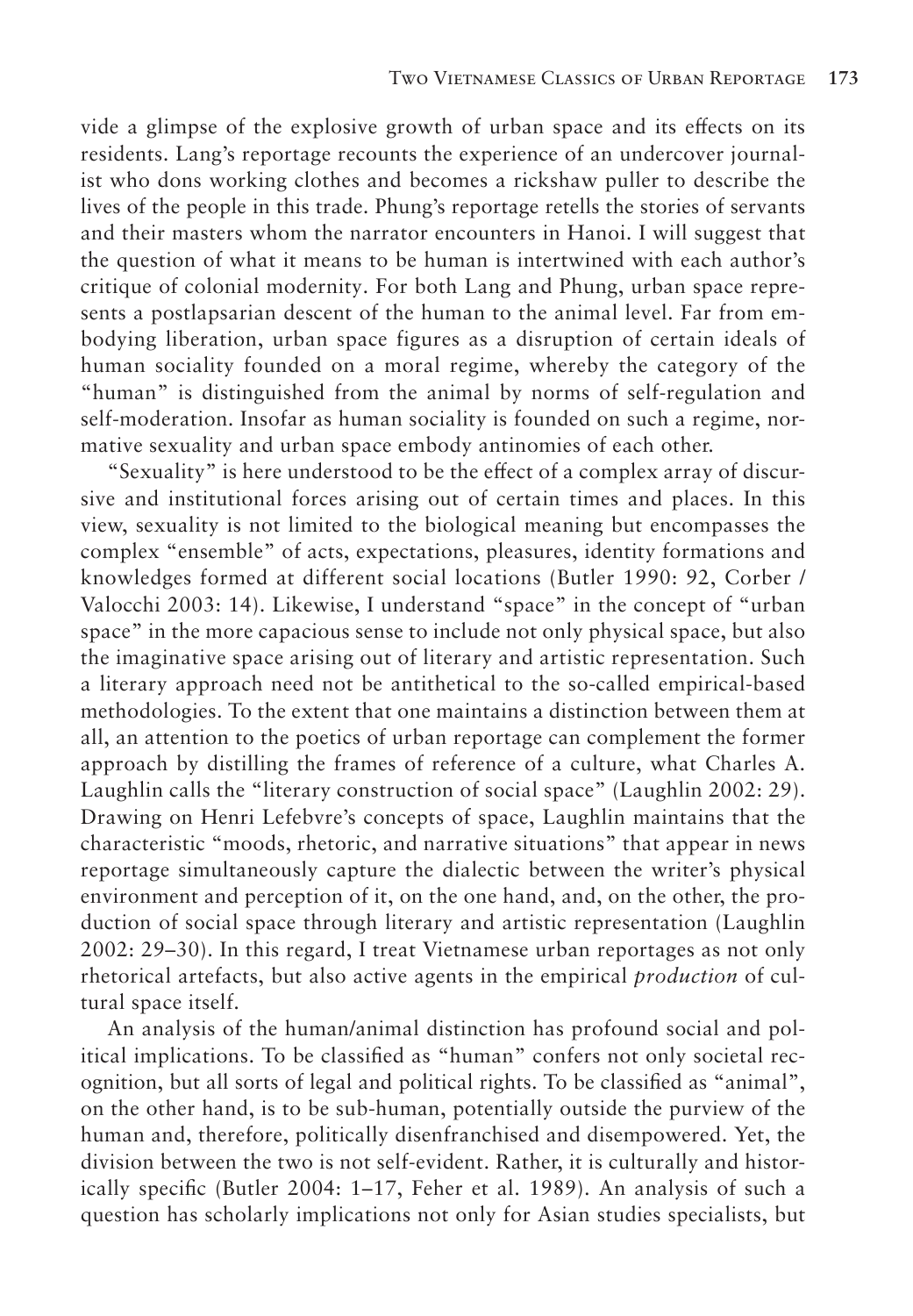also queer studies scholars for whom the conceptual and historical relation between social norms and sexual personhood remains an abiding preoccupation (Davidson 2001, Corber / Valocchi 2003). By examining the representation of this dyad through two colonial-era reportages, this study is a preliminary inquiry into understanding this division in early twentieth-century Vietnamese urban society.

The article in no way intends to be comprehensive. For practical reasons, it limits its analysis to the two Vietnamese reportages mentioned above. The study acknowledges that there are other texts that could have been examined.2 Still, there are reasons why the study focuses on Lang's "I Pulled a Rickshaw" and Phung's "Household Servants". First, critics consider Lang's piece as the seminal reportage that would come to define the genre in this period (Thuong 2000, Malarney 2011). In fact, Phung was inspired to write "Household Servants" – arguably considered as one of his best pieces – due in no small part to Tam Lang's classic (Lockhart 1996: 121). Second, by examining reportages by two different authors, the article aims to show how the moral regime that distinguishes the human from the animal cuts across different evidentiary sources and is not reducible to a biographical reflection of any one author's worldview. Finally, since the two reportages have already been translated into English, a broader audience can readily engage with them, with the hope that they will someday do so in the original Vietnamese. In this article, unless otherwise noted, I rely on Greg and Monique Lockhart's translations with reference to the original Vietnamese sources.<sup>3</sup>

The article will be divided into two main parts. First, I survey some of the historical tropes associated with the rural and urban, especially in nineteenth and early twentieth-century Vietnam, to provide a broader context for the argument. Then, the article turns to an analysis of the reportages to demonstrate how the growth of urban space has led to a moral crisis, and hence, a dissolution of the normative category of the "human".

## **The historical context: Tropes of the rural and urban**

There have been contrasting views of the urban in history. On the one hand, the view of the urban as a space of moral crisis is associated with the idea that the city is an embodiment of depravity while the rural is a frontier of pastoral innocence. Yet, this view is neither self-evident nor timeless. The countervail-

<sup>2</sup> Some reportages for future inquiry could be Vu Trong Phung's "To Be a Prostitute" (*Lam Di*, 1936) and his "Municipal Dispensary" (*Luc Xi*, 1937).

<sup>3</sup> Greg Lockhart / Monique Lockhart (translators): *The Light of the Capital*. Oxford: Oxford University Press, 1996. The Vietnamese versions are accessible online: for Tam Lang's "I Pulled a Rickshaw", see https://vietmessenger.com/books/?title=toi%20keo%20xe; for Vu Trong Phung's "Household Servants", see https://www.sachhayonline.com/tua-sach/com-thay-com-co/mo-dau/678 (accessed 17 December 2019).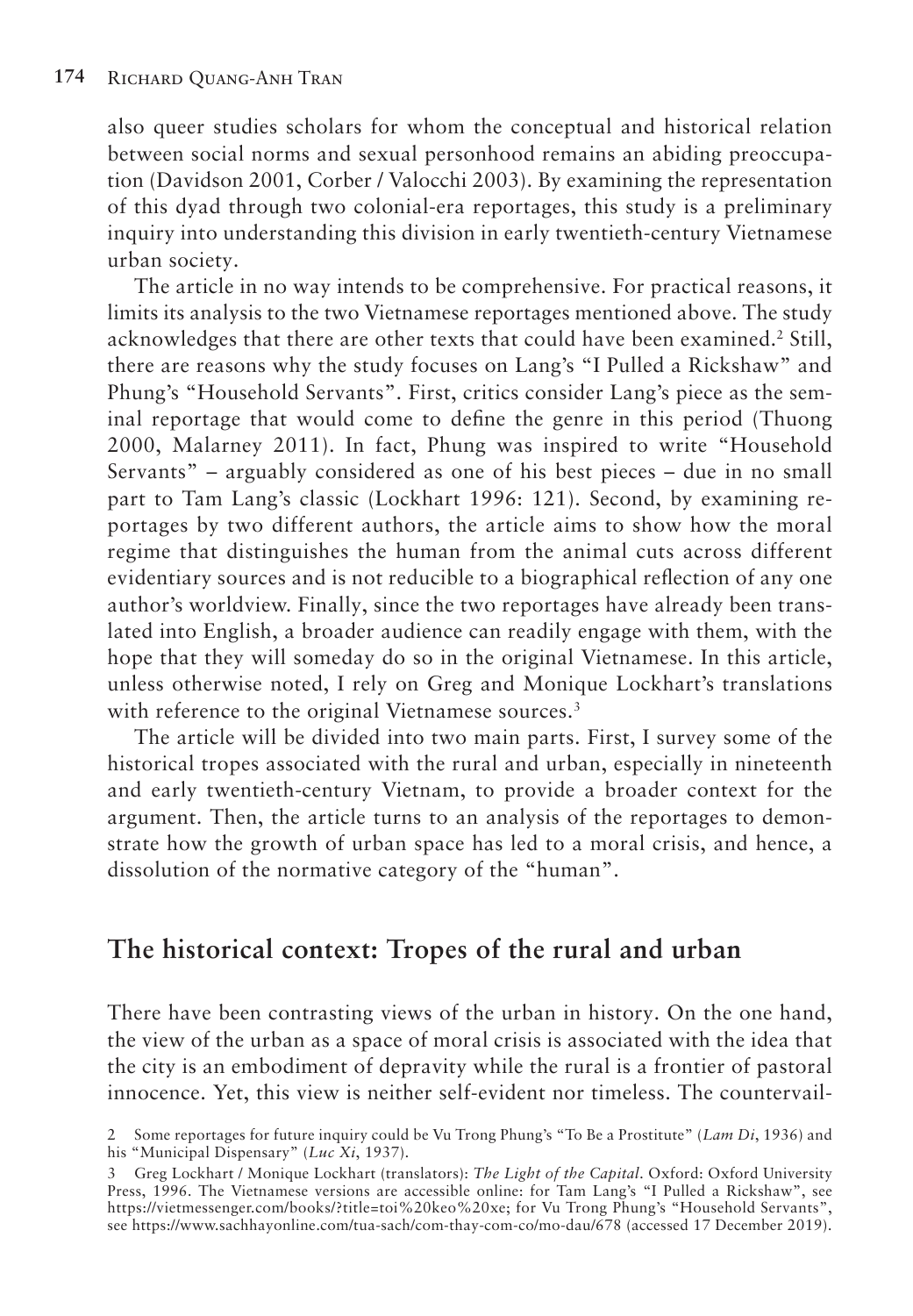ing view is to envisage the urban as a symbol of cosmopolitan sophistication, as evidenced, for instance, in the relatively positive connotations associated with the word "urbane" – people who display elegance and refinement in manners – in contrast to the rural provincialism of a country "bumpkin".<sup>4</sup>

Both contrasting views of the urban, in fact, represent stages in the historical evolution of the development of capitalism. In his classic study of this issue in English literature, Raymond Williams (1973) delineates at least three historical stages. In the sixteenth and seventeenth centuries, the city is associated with money and law; in the eighteenth and nineteenth centuries, with wealth and luxury; in the nineteenth and twentieth centuries, with mobility and isolation. In short, the idea of the urban is in no way a static phenomenon but has shifted over time in response to larger structural forces.

In the context of Vietnam, we can delineate two historical periods relevant to this study, namely the nineteenth and early twentieth centuries. In the nineteenth century, during the reign of the Nguyen kings, the idea of the urban was associated with the "imperial city". Located in Hue, the "imperial city" was modelled after Beijing and aimed to emulate the latter's symbolic grandeur. Alexander Woodside explains:

Although its [Hue] imitations of Chinese-style grandeur are its principal concern to this study, it must be remembered that these imitations were never enjoyed or greatly understood by its non-bureaucratic population. Nguyen court records document episodes in which the people of Hue interfered with imperial processions through the streets, offered little respect to officials in sedan chairs, and indulged in hooliganism. Hue in the early 1800's was renowned for its discordantly noisy food peddlers, whom a desperate Minh-mang tried to license. The Sino-Vietnamese imperial dream coexisted uneasily with Southeast Asian market town. (Woodside 1971: 127)

The imperial city populated by the scholar elites symbolised the "Great Tradition". In such a tradition, the Nguyen elites constructed an orderly, homogenous, hierarchical and tightly organised society. At each ascending level was the replication of the same ritual patterns that mandated the use of Chinese as the official language, as well as the adoption of legal codes that placed women in subordinate positions, restricted Buddhism and promulgated Neo-Confucian doctrines. Such a society sought to socialise officials and villagers alike to behave in orthodox ways and to inculcate in them social solidarity (Jamieson 1995: 38). This "Great Tradition" towered above the smaller traditions that lay behind the "bamboo walls of the villages".

In the villages, Vietnamese society at the time was also hierarchically organised. At the helm was the village chief under whom were the community and the family, communal entities that subordinated the individual to the interest of the collective. The idea of "individual liberty" was minimal and, to

<sup>4</sup> See the second entry [for "urbane"] in the Oxford English Dictionary, https://www.oed.com/view/Entry/220387?redirectedFrom=urbane#eid (accessed 25 July 2019).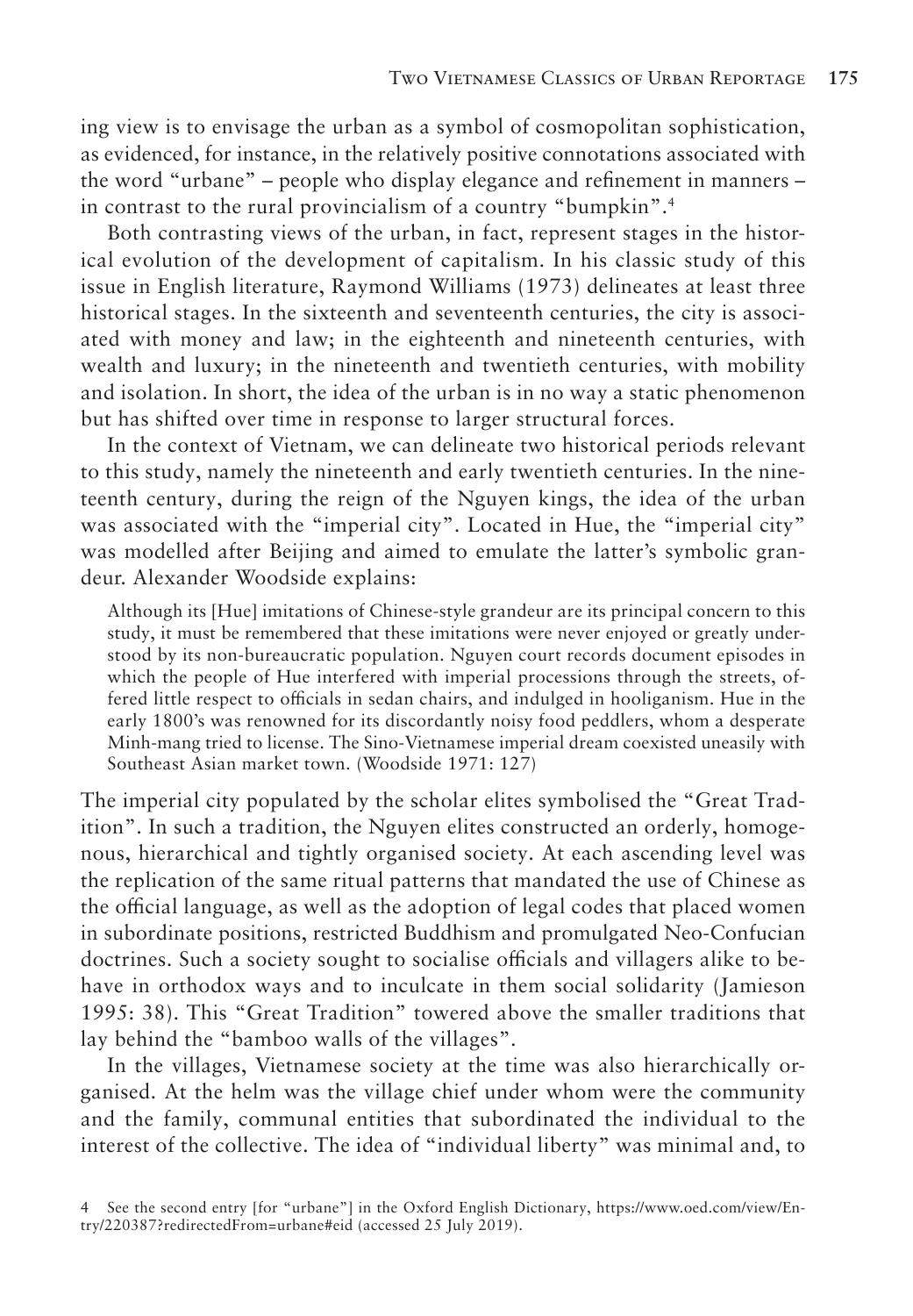the degree that one identified with the collective, life in such a system could be deeply meaningful. Like the king and the administrators of the "imperial city", the village chief exerted influence by virtue of his example and ensured harmony and prosperity for the collective. A separate space was made available for an outdoor market (Jamieson 1995, Papin 2002). Thus, in the nineteenth century, whereas the imperial city embodied the solemn space of law, architecture and learning, the space beyond the imperial walls comprised the life of the villagers and the values of the boisterous market.

By the early twentieth century, many of these divisions would collapse and new ones would emerge. The division between the solemn space of law and the market would no longer hold. The urban space of colonial Hanoi would be an amalgamation of both, as well as many other things but, most importantly, a sign of modernity. Modernity in the Vietnamese context was marked by rapid social, cultural and economic modernisation, a profound departure from traditional practices, beliefs and epistemologies. The most notable conditions were a relative openness to the market economy, and hence to the global circulation and exchanges of products, commodities, ideas, trends and fashions; a booming printing press; and, most important, a heightened sense of collective anxiety about the uncertainties of the modern era (Zinoman 2002).

As a vivid illustration of these uncertainties, Vietnamese newspapers published the urban adventures of a popular cartoon character, Ly Toet, a country bumpkin. In his study of this character, George Dutton states that "Ly Toet's encounters with city life revealed the ambivalences of this new modernity, including its physical dangers and its often abrupt departures from long-established patterns of daily life" (Dutton 2007: 81). Through the character, the cartoon revealed what Dutton calls a dual notion of modernity. On the one hand, urban colonial Hanoi would embody the temporal-spatial horizon of the modern present. On the other hand, the countryside – represented in the figure of country bumpkin – symbolised the spatial-temporal horizon *before*  the modern. Indeed, in many parts of Southeast Asia, the division between the countryside and the city accelerated by the early twentieth century. As the cities began to boom, many country folks migrated to the urban centres in search of better living conditions and work opportunities. But as Milton Osborne (2016) notes, such aspirations quickly dissipated in the face of harsh labour conditions, rising unemployment, overcrowding and poor public services.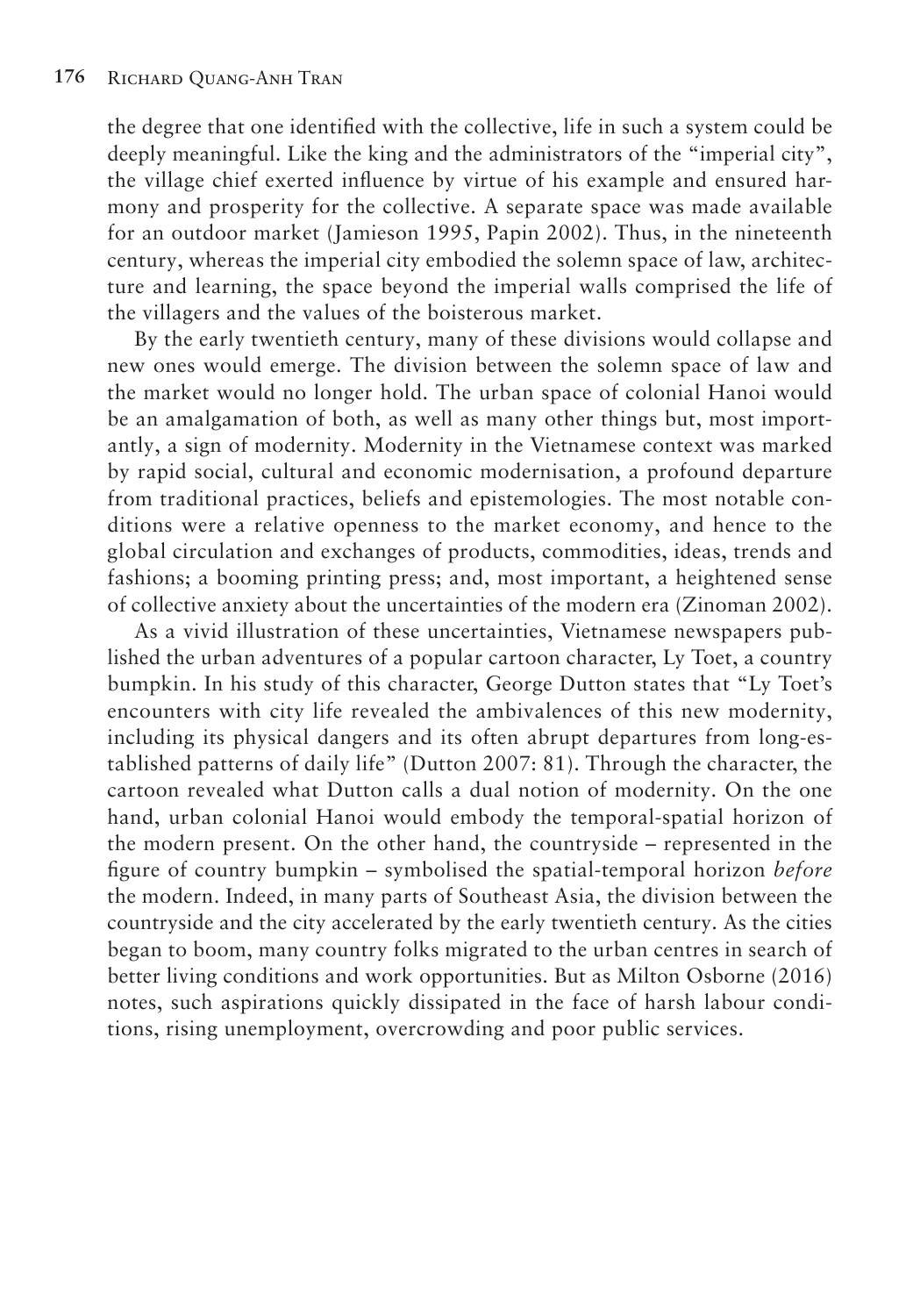### **The human vs the animal: An analysis of a moral regime**

#### I Pulled a Rickshaw

Scholars studying Tam Lang's "I Pulled a Rickshaw" agree that the reportage is not merely reporting for the sake of doing so but aims to advance a message to bring about societal change. In depicting the rickshaw puller's deplorable working conditions, the author uses the pen to bring about what he perceives as necessary social reforms in the rickshaw trade. The Vietnamese literary critic Vu Ngoc Phan has remarked that "there is no other genre that has helped officials, law-makers, and sociologists reform society more than that of reportage" (Phan 1960: 558). Situating Tam Lang's reportage in the Vietnamese new discourse of "civilization", Mark P. Bradley has argued that it represents "radical conceptions" of the individual and society insofar as it articulates aspirations for social transformation (Bradley 2004: 80). In this regard, as Bradley notes, the Vietnamese reportage genre is akin to the American progressive tradition of muckraking journalism, such as Upton Sinclair's "The Jungle", which exposed the unsanitary conditions of Chicago's meatpacking industry; or to Weimar Germany's *Neue Sachlichkeit* movement, which sought to raise critical awareness of objective reality, as exemplified in the works of Bertolt Brecht, Otto Dix and Heinrich Mann. While acknowledging the presence of this modern radical vision of the "self" in the Vietnamese reportage, the following analysis uncovers other intellectual strands that have been underexamined in Tam Lang's work, namely a critique of the colonial discourse of developmental "progress" and the moral Confucian regime according to which the "animal" is hierarchically inferior to the "human". The analysis will focus on two central questions. First, with what is the human associated? How is the "human" defined? Second, how are notions of sex and sexuality related to this paradigm of the "human"?

To answer these questions, let us first look at how the reportage describes the conditions of the "human", particularly through the lives of rickshaw pullers. The most conspicuous clue as to how the reportage defines the human appears towards the conclusion. The narrator steps out of the diegesis and addresses his audience ("Dear Readers"). He continues by asking them what has led the rickshaw pullers to be treated with such "contempt" (*khinh bi*) and locates the cause in "society" (*xa hoi*), which he defines as "all of the people who come from the same origins [*coi re*] and who all live together under the same system, and that includes you and me" (p.  $113<sup>5</sup>$ ). The narrator calls on his readers to show more sympathy for the workers of this trade and insists

<sup>5</sup> Throughout this section, unless otherwise noted, the page numbers refer to Lockhart's translation of "I Pulled a Rickshaw".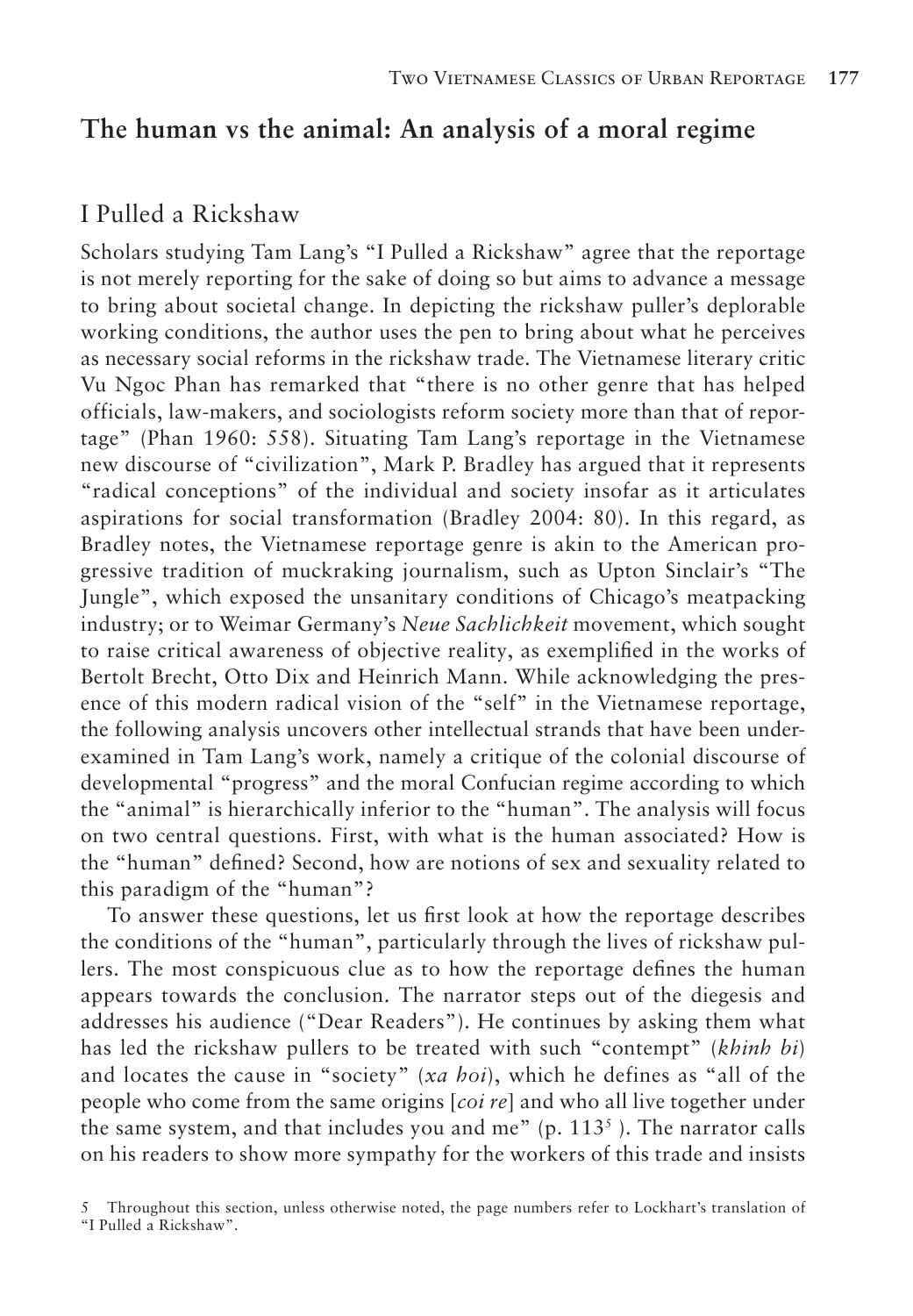on the abolishment of the rickshaw. The rickshaw trade, according to the narrator, is the epitome of inhumane treatment in turning men into "horses":

To lower a powerless person from his status as a human being to that of a **horse** [*con ngua*], to give him two wooden shafts and say, "I will sit up here while you pull me" is the same as saying "**You are not a human being**" [*May khong phai la nguoi*] (p. 113, my emphasis).

The rhetoric of the human (*con nguoi*) is not some incidental, isolated word choice on the narrator's part. Rather, it pervades the narrator's call for societal reform. He writes that society robs rickshaw pullers of their "human dignity" (*nhan pham*) yet accuses them of committing "undignified" acts (*khong co nhan cach*) (ibid.: 113). Earlier in the reportage, when he first describes his experience as a rickshaw puller, the narrator also uses the same rhetoric. He states, "breathing through my mouth, my nose and, also, my ears with sweat streaming off me, I no longer felt like a **human being** [*nguoi*]" (ibid.: 60, my emphasis). Instead, as the quoted passage suggests, the rickshaw puller has been reduced to the level of a horse. Implicit in this claim is a hierarchy whereby the category of the animal is inferior to that of the human. The narrator's justification for abolishing the rickshaw, after all, is *not* because of the flagrant exploitive acts by other humans – the supervisors who abuse, the middlemen who swindle, the clients who refuse to pay for services. Rather, the narrator's key argument is that the rickshaw as a mode of transportation symbolically drags the workers to a lower level within some broader cosmology, namely the animal level.

Indeed, this human/animal dichotomy is ubiquitous throughout the reportage. In the opening scene, when the narrator first tries to pull a rickshaw, he believes that he is "panting like a cow" (*tho hoi hong hoc nhu bo*, p. 55); his stomach dangles like a "pig's belly" (*bung lon*) (p. 60). The rickshaw uniform smells like something out of a "stable" (*mui chuong ngua*) (p. 56). When a supervisor abuses a coolie for failing to repay the cost of the rickshaw rental, the latter is portrayed as a "trembling dog" (*run len nhu cay say*, p. 67). The area in which the rickshaw pullers rest for the night is compared to a "rat's hole" (*cai hang chuot*, p. 67). In each of these examples, the narrator's descent to the animal world implies a kind of moral degradation, a profound sense of shame.

But there is more. The reportage also depicts urban colonial Hanoi as a postlapsarian space into which humans are tempted to slip. At one point, the narrator refers to Hanoi as a "jungle" (*hang rung*) (p. 94). In such a descent, humans lose their moral values and become transformed into animals. Two examples help to illustrate this point. First, halfway through the reportage, the main narrator meets a former rickshaw coolie, brother Tu, who recounts his life. Jaded by the exploitation and deplorable working conditions, he decides instead to become a "pimp" (*ma co*). In this urban space, he explains, to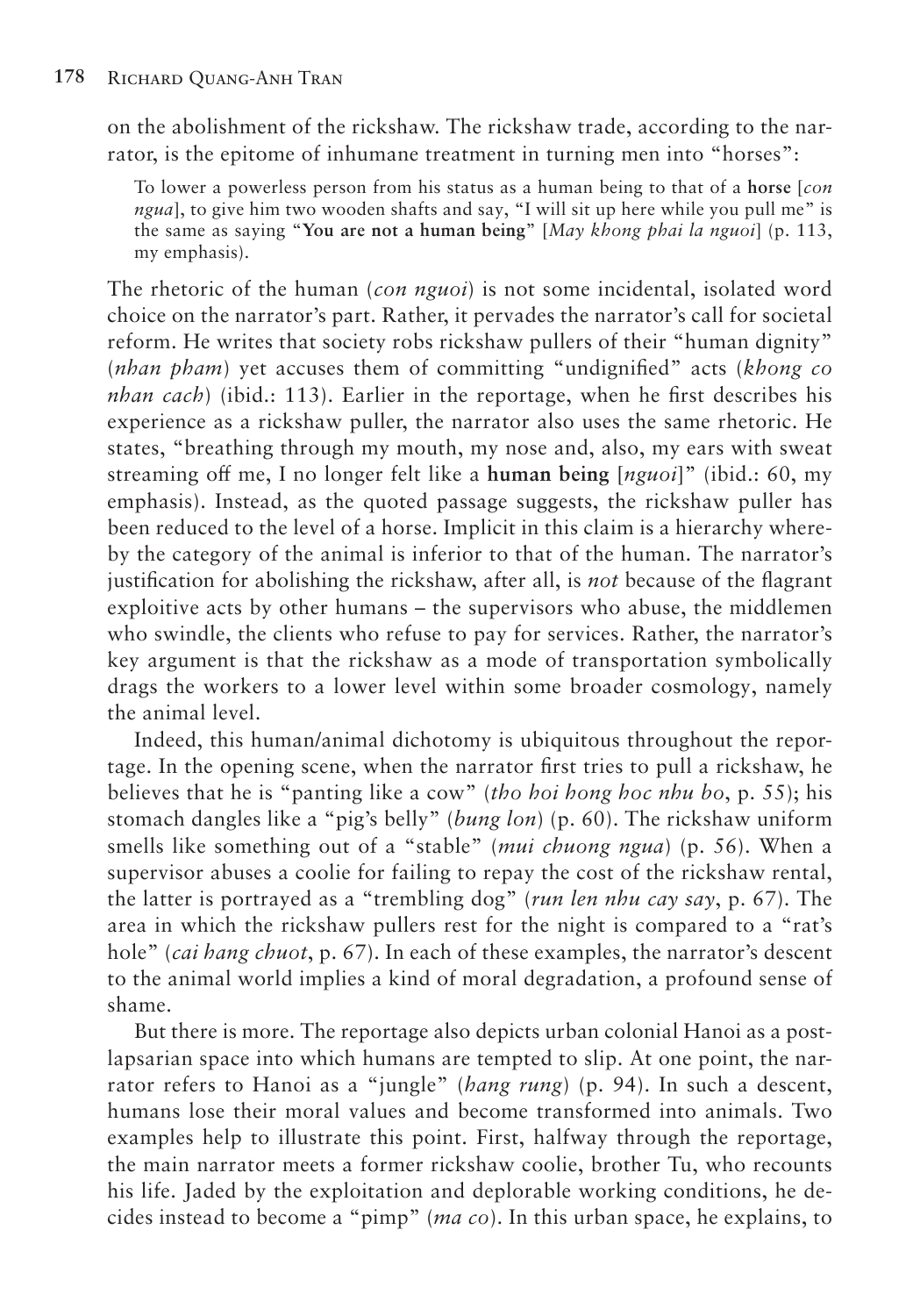live an "honest life" is to make oneself into a laughingstock for "city people" (*ke thi thanh*) (p. 97). As a result, brother Tu states that he "began to take the tortuous path, the dirty, dark one of an animal" (*con duong ban thiu toi tam cua mot phuong trau cho*) (p. 97). It is significant that the chapter narrating his entry into the sex industry is titled "A Fox in Coolie's Clothing" (*Con cao ao xanh*). The image of the "fox" (*con cao*) is deployed to describe the "many devices, many tricks" (*nhieu cach*, *nhieu khoe*) the animal uses to lure all sorts of girls, including "country girls" (*con gai nha que*), into the life of prostitution (p. 103). To survive in this urban space, according to brother Tu, one must abandon all moral values. "Life is money," he explains, "virginity [*trinh tiet*] and humaneness [*nhan nghia*] are nothing" (p. 108). Hence, the story of brother Tu allegorises the human descent to the animal world. Second, like brother Tu who slipped into the animal's "dark, dirty" path, the reportage also depicts the ease with which city girls slip into the sex industry. Brother Tu explains:

After the first step comes the second. The first step is difficult, the second easier, the third … if you make one small slip, it's fatal. It's not difficult … [to] go past the limit, part the hair on one side, put on a flashy smile, draw on a pair of eyebrows, paint on a beauty spot, put on a corset, and you're gone: you've become a prostitute. (p. 107)

If Hanoi is, metaphorically, a "jungle" and if brother Tu is the "fox", it follows that the girls that he turns into prostitutes represent a species below the human. In these examples, the distinctive quality of the human, as opposed to the animal, appears to be an embrace of certain moral values, the loss of which leads to one's descent into the animal kingdom. In all cases, the reportage presupposes a moral hierarchy according to which the animal is inferior to the human.

Yet, such a connotation of the animal is neither inevitable nor necessary. Writers can use animals to symbolise human vice or virtue, even the suprahuman, in cases where the animal stands in for the holy. And one must not forget that animals can also be pets, thereby serving, in some contexts, as people's "best friend" (Lee 2014). The question, then, is the following: what is the origin of this moral regime in Lang's reportage?

The notion of the animal's inferiority has its roots in different cultural and intellectual traditions. Scholars of the Western tradition, for instance, have studied different paradigms that demarcate the line between the human and animal. The classical and Cartesian paradigms saw the nonhuman animal as belonging to nature's mechanistic universe devoid of subjectivity, and hence inferior to the human. Kant extended this line of reasoning by showing that, since animals are a means to an end, they lack the powers of self-purposiveness that is a condition of human freedom.6 This lack of autonomy explains why, in addition to the bevy of animal metaphors, the narrator also compares him-

<sup>6</sup> For a philosophical genealogy, see Cavalieri / Woollard 2001, Peterson 2017.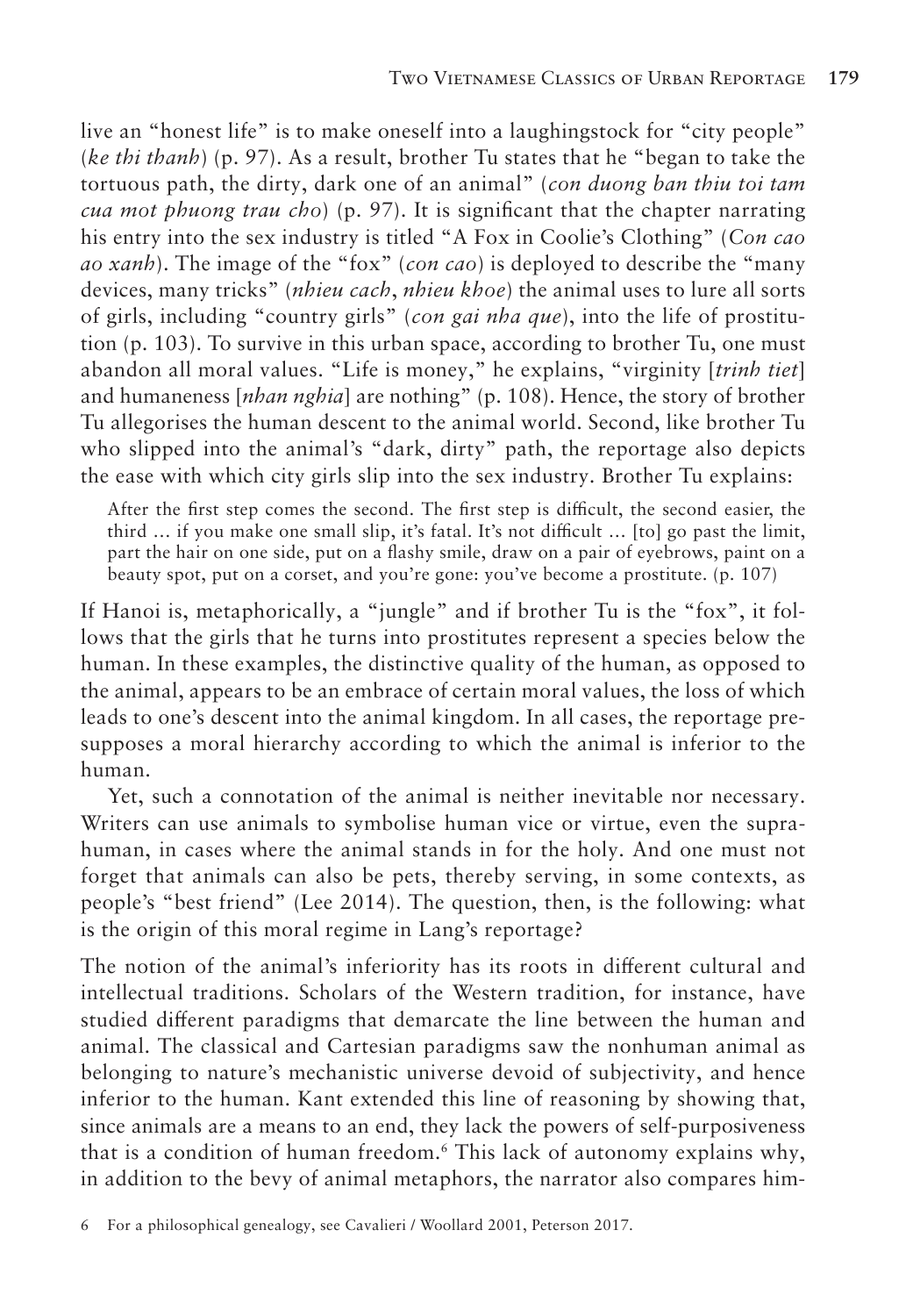self to machines. As the narrator explains, "I no longer felt like a human being, but like a steam engine [*cai noi sot-de*]" (p. 60). Elsewhere, the narrator observes: "As far as I'm concerned, to be a rickshaw coolie you must bow to the command of two wooden shafts [*hai canh tay go*]!" (p. 60). The distinctive quality of the human, in other words, depends on the causal source: not from external natural laws but from within – through the powers of self-regulation. But while Western ideas, including those of Descartes and Kant, did make their way into Vietnam in the early twentieth century (Marr 1981: 118), it is unlikely that these ideas played a significant role in influencing Tam Lang and his reportage.

A more likely source of this moral hierarchy between the human and animal is a certain developmental discourse that was pervasive in many parts of Asia and the world during the late nineteenth and early twentieth century. This developmental discourse derived from a fusion of ideas emanating from the natural sciences and the imperialist project, a combination of evolutionary thinking and a colonialist imperative to divide the world based on its moral and intellectual progress (Baker 1998, Bennet 2004, Jones 2011). In the context of Lang's reportage, this developmental discourse is exemplified in the association of the "animal" with Vietnamese ethnic minorities, the highlanders. In one of the scenes in which the narrator describes his rickshaw-pulling experience, the narrator states that he felt like an "animal or someone from the mountain tribes" (*mot con vat hay mot nguoi Moi*) (p. 89). The association of the animal with Vietnam's ethnic minorities provides a clue as to the inferior status of the animal figure.<sup>7</sup>

During this period, the prevailing colonial discourse saw the mountainous minorities as "savages", an ambivalent connotation depending on the ideology of the beholder. The highlanders could be perceived as either "heathens", "noble" or "underdeveloped" within a Social Darwinist framework (Salemink 2003, Jennings 2011). While the highlanders were useful to the dominant ethnic Vietnamese for the purposes of trade and labour, Osborne explains that the terms used to describe them throughout Southeast Asia mark an "absolute social division" between the upland minorities and lowland majorities. "Without exception," Osborne further explains, "the words are pejorative, laden with disdain" (Osborne 2016: 63). To counteract this prevailing local perception, James C. Scott has argued in the *Art of Not Being Governed* (2009) that the highlanders embody not so much "barbarism" as an attempt to escape the clutches of the modern state and its seemingly relentless forms of control. In all

<sup>7</sup> One might argue that the inference is the other way around: by comparing the mountain tribes to animals, the narrator is lowering the former's status. Such an inference, however, already presupposes the animal's inferiority. Yet, as I have noted earlier, depending on the context, the animal figure could embody vice, virtue or even the sacred. So the question at issue is precisely to discern the animal's symbolism – which, in this context, is linked to that of the mountain tribes.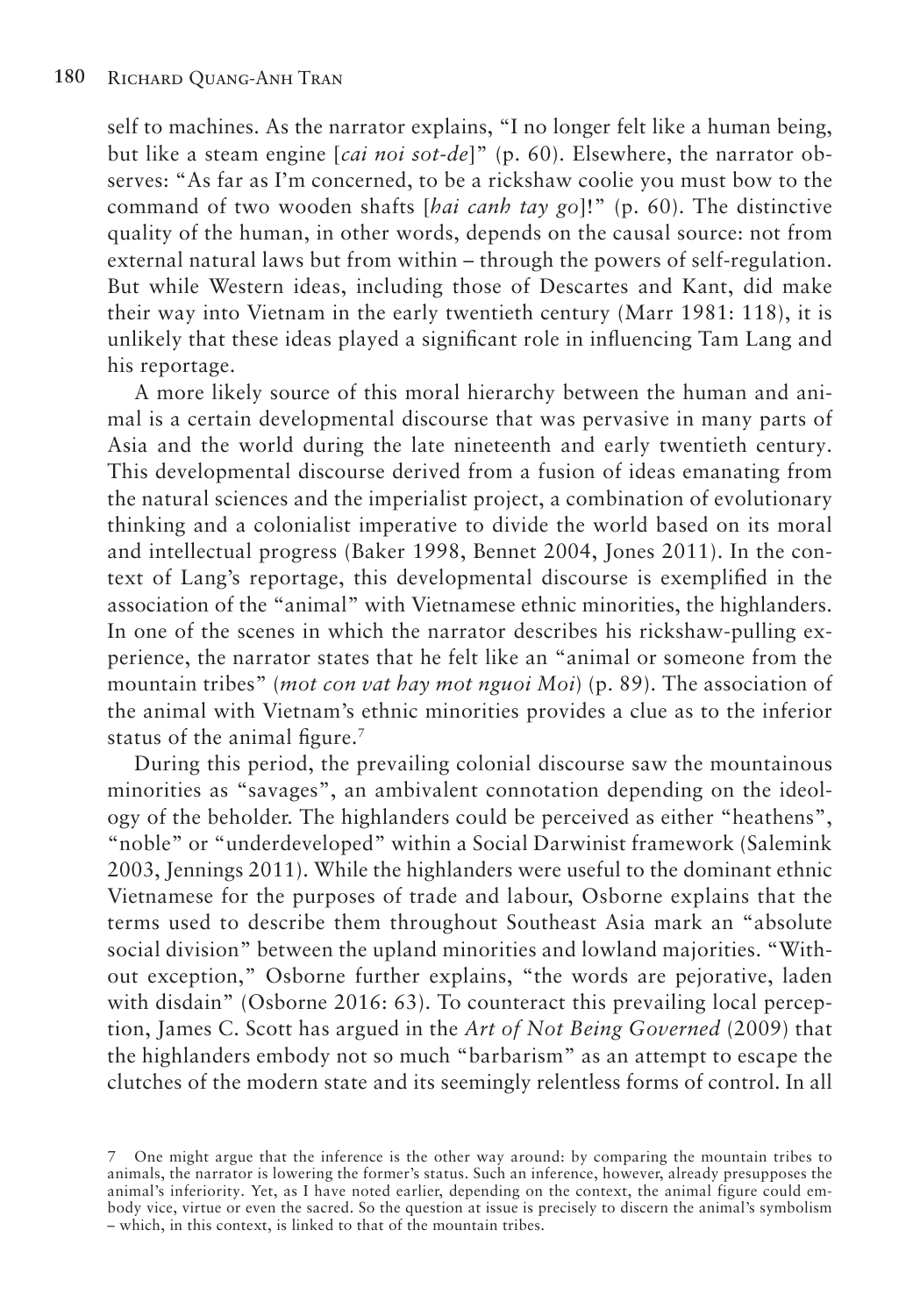cases, within the Vietnamese imaginary, the highlanders, like the figure of the animal, signify the limits of modern civilisation.

It is not surprising, therefore, that the reportage depicts the rickshaw puller's living quarters as dark spaces where "[t]here was no ray of light". The narrator continues: "Here, the light of civilisation [*anh sang van minh*] is blocked by a wall of dirt; the wheel of progress [*banh xe tien hoa*] is stopped by a long stretch of dike" (p. 70). Just as the "light of civilisation" cannot reach the natural world of the animal, so too does the narrator feel that he has slowly descended into the animal level.

The metaphor of the "light of civilisation" functions as Lang's ironic critique of colonial modernity. The promise of the French civilising mission was, ideally, to help modernise the peoples of the colonies culturally and materially (Lam 2000, Brocheux / Hemery 2011, Jennings 2011). In the metaphor, however, the "light of civilisation" fails to extend to the living quarters of the rickshaw coolies and all those whose lives are what Malarney calls the "disenfranchised, dispossessed, unseen" members of colonial society (Malarney 2011: 3). These marginal characters, many of whom migrated to Hanoi from the countryside, are ironically associated with the very rural animals that they have left behind – pigs, cows, dogs, horses. By depicting the descent of the human to the animal level, the reportage shows how the natural environment of the countryside has ironically inscribed itself onto the urban space of colonial Hanoi. The French civilising mission, according to the reportage, appears to have been a developmental failure.

Another source for this hierarchical distinction between the human/animal comes from the Confucian moral tradition, however. In *The Stranger and the Chinese Moral Imagination*, Haiyan Lee (2014) explains that Confucianism sees animals as belonging to a certain cosmological order. She explains:

Much of what goes on in these venues of animal suffering is tolerated by many [in the Confucian society] who consider themselves upstanding, responsible citizens, usually on the grounds of the proper order of things, albeit articulated in more or less anthropocentric or utilitarian terms. (Lee 2014: 74)

She further explains that Confucianism urges that animal butchery and other unsightly activities ought to be removed from sight as a "form of *moral selfdiscipline, of cultivating an understanding of the proper order of things*" (ibid.: 74, my emphasis). In the Confucian tradition, therefore, the animal is hierarchically inferior to the human who, in turn, can exploit it for various utilitarian ends. This tradition, as Lee notes, is profoundly different from the Buddhist doctrine of the equality of all sentient beings: humans and animals alike are subject to the endless cycle of transmigration.

Evidence of the influence of this premodern Confucian idea of the human is illustrated in the vocabulary the narrator uses in his appeal to reform the rick-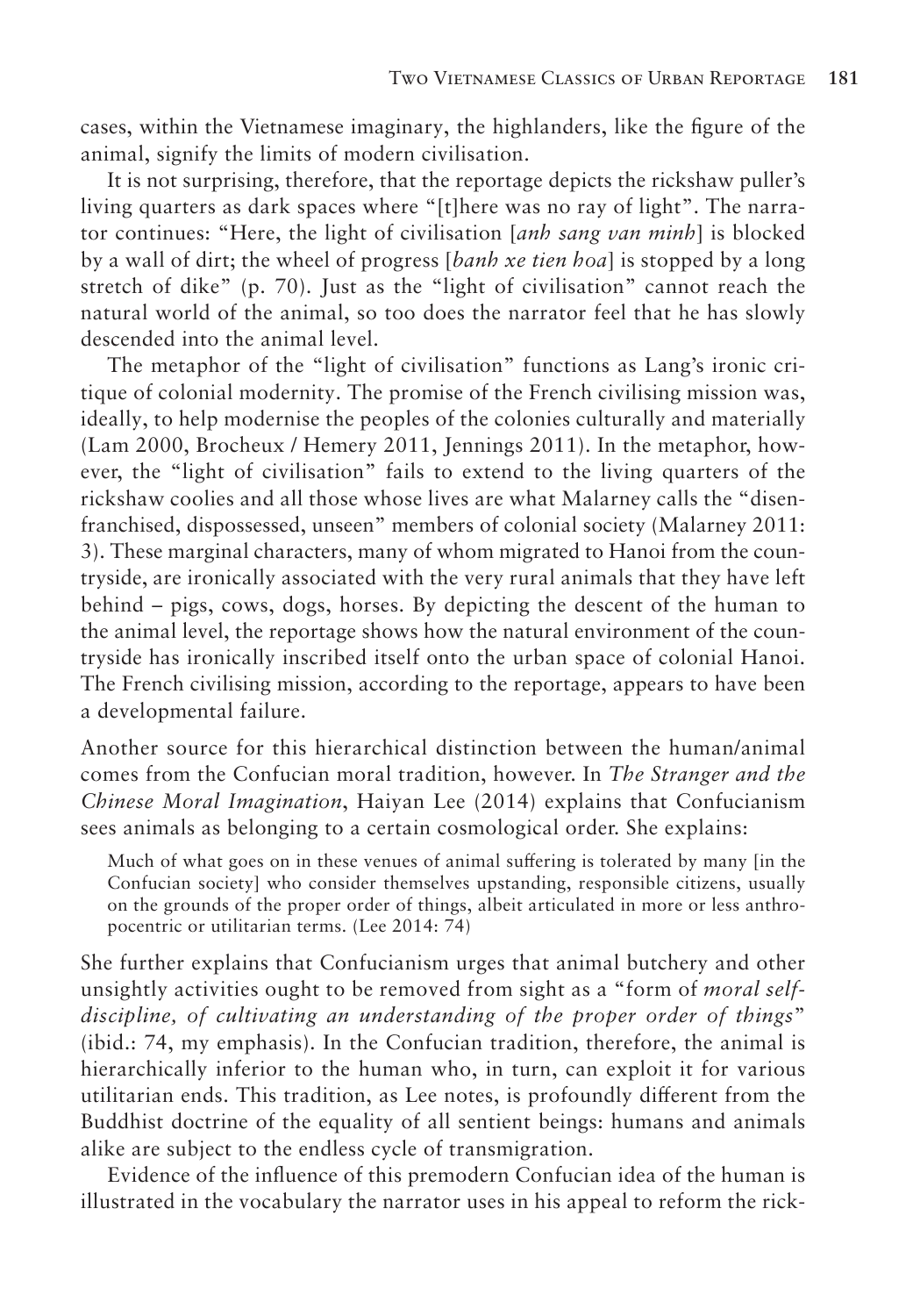shaw trade. Let us circle back to the paradigmatic scene that I introduced in the analysis, wherein the narrator insists that society has robbed the rickshaw pullers of their "human dignity" (*nhan pham*) (p. 113). The conceptual origins of the idea of "human dignity" suggest two different intellectual strands in Tam Lang's text. On the one hand, notions of equality and human rights were reinvented premodern concepts in the late nineteenth and early twentieth century, created to serve, among other purposes, the translation of Western political theory. Certain modern abstract terms such as "public", "society" and "democracy" entered Vietnam by way of the complex process of translation and modernisation (Liu 1995, Heinrich forthcoming). It is no coincidence that the narrator invokes the French League for the Rights of Man in his exhortation for better working conditions for the rickshaw puller. He states, "if it [the rickshaw trade] hadn't been regarded as a shame, the League for the Rights of Man would not have intervened in the rickshaw issue" (p. 114). On the other hand, the notion of "human dignity" clearly has premodern roots, not least of which is a Confucian ethical cosmology.

The Vietnamese word for "dignity" (*nhan pham*) is revealing here: it is comprised of two Sino-Vietnamese characters, "human" (*nhan*; 人) and "trait" (pham; 品), and predates Vietnam's modernity in the early twentieth century. The word, in fact, can be traced as far back as the 14th-century Sino-Vietnamese text *An Nam Chi Luoc* ("Abbreviated Records of An Nam").8 As Tai Van Ta has demonstrated in *The Vietnamese Tradition of Human Rights* (1989), premodern Vietnam under the emperors exhibited a complex notion of "human rights", arguably stronger in some cases than modern international covenants today.

This premodern Confucian tradition is very likely a contributory source of Tam Lang's human/animal dichotomy. Tam Lang himself was known to have been raised in a family of Confucian scholars and, long before he entered the French-Vietnamese secondary school system, learned Chinese characters at the age of five (Lockhart 1996: 51). Apart from biographical context, the reportage itself also lends further weight to this interpretation. As Ben Tran has noted, approximately half of the reportage – ten of the twenty chapters – is an encounter with a rickshaw puller, "brother Tu," who apparently used to be a mandarin scholar and teacher (Tran 2017: 27). Let us circle back to brother Tu's story. As noted earlier, the degrading urban environment led him to opt to be a pimp. He explains:

From that day on, I regarded everyone around me as **snakes** [*loai ran*] and **centipedes**  [*loai ret*]. I committed a serious crime, I worked as a **pimp** [*ma co*], I became addicted to opium, I spoke obscenely, I opened my trousers and urinated in the street without blushing, farted without embarrassment as I pulled the rickshaw. In sum, I was in a

8 The following useful search engine is a compilation of Sino-Nom print sources published since 1942 and points to the term's usage dating to the 14th-century text *An Nam Chi Luoc*: https://hvdic.thivien.net/.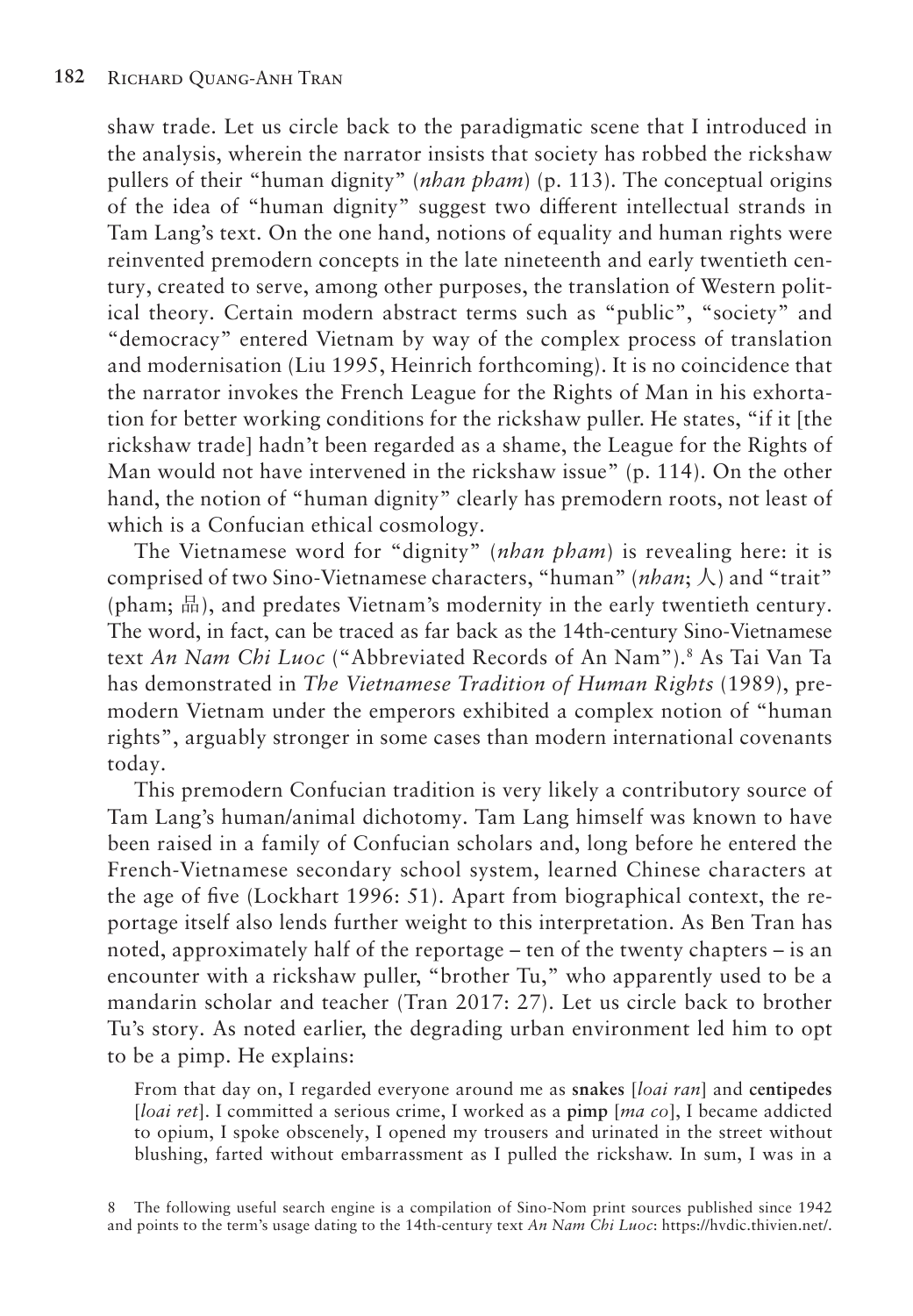state where I didn't pay attention to anyone, like the louts who shit shamelessly in the fields with the **dogs** [*cai Vang cai Ven*] standing around them, waiting. […] Benevolence, virtues, rites – I tossed them all away [*nhan, duc, le, nghia*…*vut di het*]. (p. 102, my emphases)

This passage is significant in providing to the Vietnamese readers a model of what not to emulate. After all, recall that Tam Lang's narrator addresses the readers throughout the reportage and, as Bradley explains, aims to instil in them an altered consciousness to reform society. The moral values against which brother Tu compares himself are clearly based on Confucian notions: "benevolence, virtues, rites". But urban life has led this mandarin scholar, once guided by these Confucian values, to descend to the animal level. At this level, according to the passage, there are no social rules of decorum and propriety, no question of ethics, no consideration of others, no regime of sexual restraint or self-regulation. Like the dogs who stand waiting, the narrator inhabits a "shameless" world of pure biology and animality. He urinates, farts and shits. Everyone else, too, has transformed into some of the lowest species in the animal kingdom –"snakes and centipedes". In this urban space, the light of civilisation has been snuffed out, replaced by an unruly world in which the hierarchy between the human and animal has collapsed.

#### Household Servants

As the title implies, Vu Trong Phung's "Household Servants" is a reportage about the everyday lives of servants in Hanoi. Like Tam Lang's "I Pulled a Rickshaw", the reportage is filtered through the lens of a narrator. Hence, as some literary critics have noted, these reportages cannot be taken as unadulterated "objective" mirrors of Hanoi urban life. Scholar Ben Tran, for instance, has questioned the access and privilege of the indigenous heterosexual male voice in these works. For him, these works establish their authority by constructing a Self through an Other, namely a female prostitute. He explains, "I am interested in how these works illuminate the ways that culture forms through asymmetry and difference, in this case through the native, male autoethnographic voice" (Tran 2017: 25). By showing the exclusionary mechanisms by which the authors construct their narratives, Tran is able to problematise the articulation of a "totalized ethnic and national culture" (ibid.).

Building on this scholarship, the following analysis seeks to reconstruct another facet of Vu Trong Phung's narrative strategy. I suggest that, even more fundamental than the female prostitute, the "animal" is in fact the Other of Phung's conception of the "human". In particular, for Phung, the erosion of sexual norms in this new urban space symptomises the human descent to the animal level. Throughout the reportage, Phung depicts the urban as a space that attracts those from the countryside only to lead to their dehumanisation.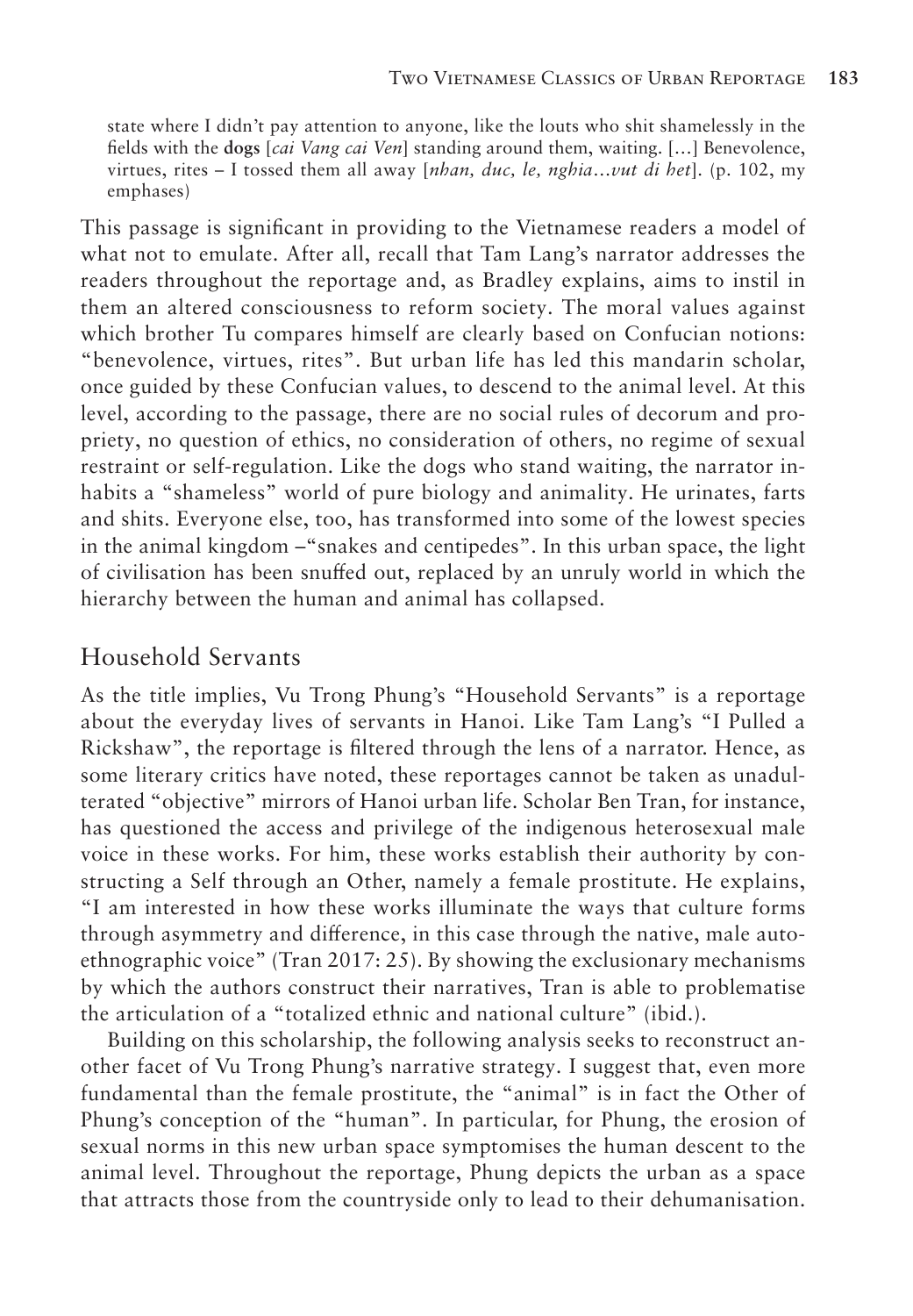In a paradigmatic scene, the narrator describes a group of thirteen servants who migrated from the countryside to the city in search of work. Explaining their predicament, the narrator states:

Based on their appearances and clothes, these thirteen people were not from the city [*de do*]. They came from the country [*thon que*] because they couldn't find enough work there to have two meals a day. The **capital** [*kinh thanh*] **attracts** [*cat tieng*] and **corrupts** [*cam do*] them. When they left the country, they did not realise that they would find themselves in such a plight. (p. 143<sup>9</sup>, my emphases)

The urban space is depicted as a place of false hope. Those from the countryside live in wretched conditions and look to the city as a place where they can improve their lives. But once drawn to it, they realise too late that their lives are no better, if not worse, than the ones they once endured before. In his translation, Lockhart uses the word "corrupts" for the Vietnamese word *cam do*, which can also be translated as "to seduce" in a pejorative sense. Later in the same chapter, the narrator contends that those from the countryside are "dazzled" (*bi quang mat*) by the "light of the capital" (*anh sang cua kinh thanh*) (p. 144). They are drawn to its allure, to the potential opportunities that it can provide, only to end up like "moths to a flame" (*con thieu than bay vao dong lua*) (p. 144). Like the moths who meet their own destruction, those drawn to the city also experience a form of loss. This loss, however, is not so much their own mortality as their own morality. The city morally corrupts all those who inhabit it. As the narrator further explains:

The city **lures** [*cat tieng goi*] people from the countryside [*que*] who leave dry fields and dead grass, and who starve a second time after they have abandoned their homes. It reduces people to the **level of animals** [*ngang hang voi gia loai vat*]: it often drives young men into prison and young women into prostitution. (p. 130, my emphases)

In the passage, prostitution is associated with animal behaviour, here characterised by that which is located beneath the human. The city, after all, reduces people to the animal level, and it is at this level where people presumably lose their humanity. Indeed, animal metaphors are ubiquitous in the reportage. The workers at the eating houses lie around "like pigs" (*nhu lon*) (p. 125). The servants looking for work are like "flies attracted by the smell of honey" (*ruoi thay mui mat vay*) (p. 129). These servants live the lives of "bees and ants" (*hang con ong cai kien*) (p.151). They move to the city from the countryside only to find themselves inhabiting squalid conditions, huddled in courtyards filled with "chicken shit and human shit" (*cut ga va cut nguoi*) (p. 144).

The rhetorical figure of "shit" is non-trivial. It is not merely evidence of the city's unsanitary conditions. Rather, it suggests that the moral codes and regulations that govern human conduct have broken down. Observing the mistreatment of servants, the narrator notes that a person's value can be even

<sup>9</sup> Unless noted otherwise, page numbers in this section refer to Lockhart's translation of "Household Servants".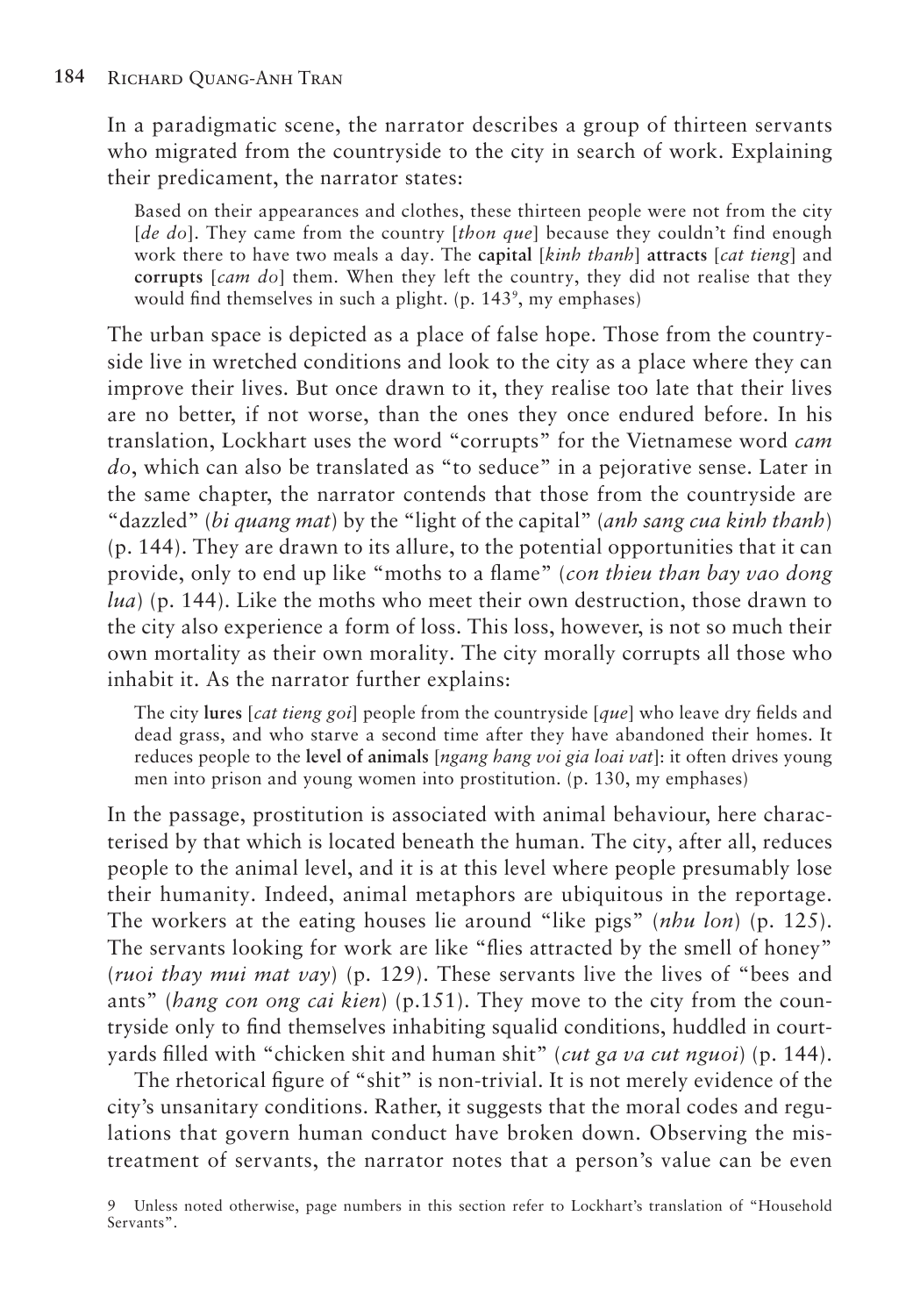"lower than an animal's" (*khong bang gia suc vat*) (p. 130). But this animal imagery extends beyond the lower classes. As the narrator points out, the richer people are, the "meaner" they are, and the more they behave "like dogs" (*cho deu*) (p. 138). For Vu Trong Phung, therefore, urban life seems to have corrupted a huge swathe of people, stripping them of their humanity and thrusting them to the level of animals, if not lower.

But if the human is defined as that domain which is not yet corrupted, that which has not yet fallen to the animal level, then it seems that the human is characterised by a certain moral regime. It is not always clear what this moral regime consists of. Phung's narrator invokes the figure of Jean-Jacques Rousseau towards the end of the reportage. He states, "I can tell you that before he became a great thinker, a great writer, and a great man, Jean Jacques Rousseau had lived the life of a humble servant" (p. 154). Rousseau is notable, among other things, for his notion in the *Discourse on Inequality* that civilisation corrupts man's natural happiness and freedom by artificially multiplying social inequality.

Likewise, for Phung, the urban space of colonial Hanoi appears to have multiplied inequality while morally corrupting its residents in the process. But Rousseau's ideas only go so far in helping us to understand Phung's moral discourse. For, if Rousseau idealised an imaginary state of nature (Sorenson 1990, Klausen 2014), Phung conceives of the animal world as a level beneath the human. Hence, there seems to be something else about Phung's moral regime that distinguishes it from Rousseau's so-called state of nature.

Moreover, this moral regime is not necessarily the same as a legal one. During the French colonial period, the authorities tolerated prostitution and sought to manage it through regulatory measures, however ineffective the latter ultimately were. In fact, countryside people were increasingly drawn to the city precisely because, as scholar Tracol-Huynh notes, "working as a prostitute appeared to be more lucrative than staying and working in the rice paddies" (Tracol-Huynh 2013: 178). So, however deplorable Phung may have deemed it, the practice was not in itself illegal. Society's laws and their interdictions could intersect with Phung's moral regime, as when the narrator states that urban life "drives young men into prison" (*Dan ong se di den Hinh phat*) (p. 130). That is, urban life is so morally corrupting that it can lead young men to engage in unlawful acts that lead to imprisonment. But since prostitution was not illegal, it is clear that Phung's moral regime is not necessarily the same as a legal one.

Furthermore, it is unlikely that a bourgeois sensibility is the source of this moral regime. Scholars have shown that the rise of the bourgeoisie coincided with a certain subjectivity that embraced refinement and delicacy, banishing all that which is deemed vulgar (see, for instance, Mosse 1985). The bourgeois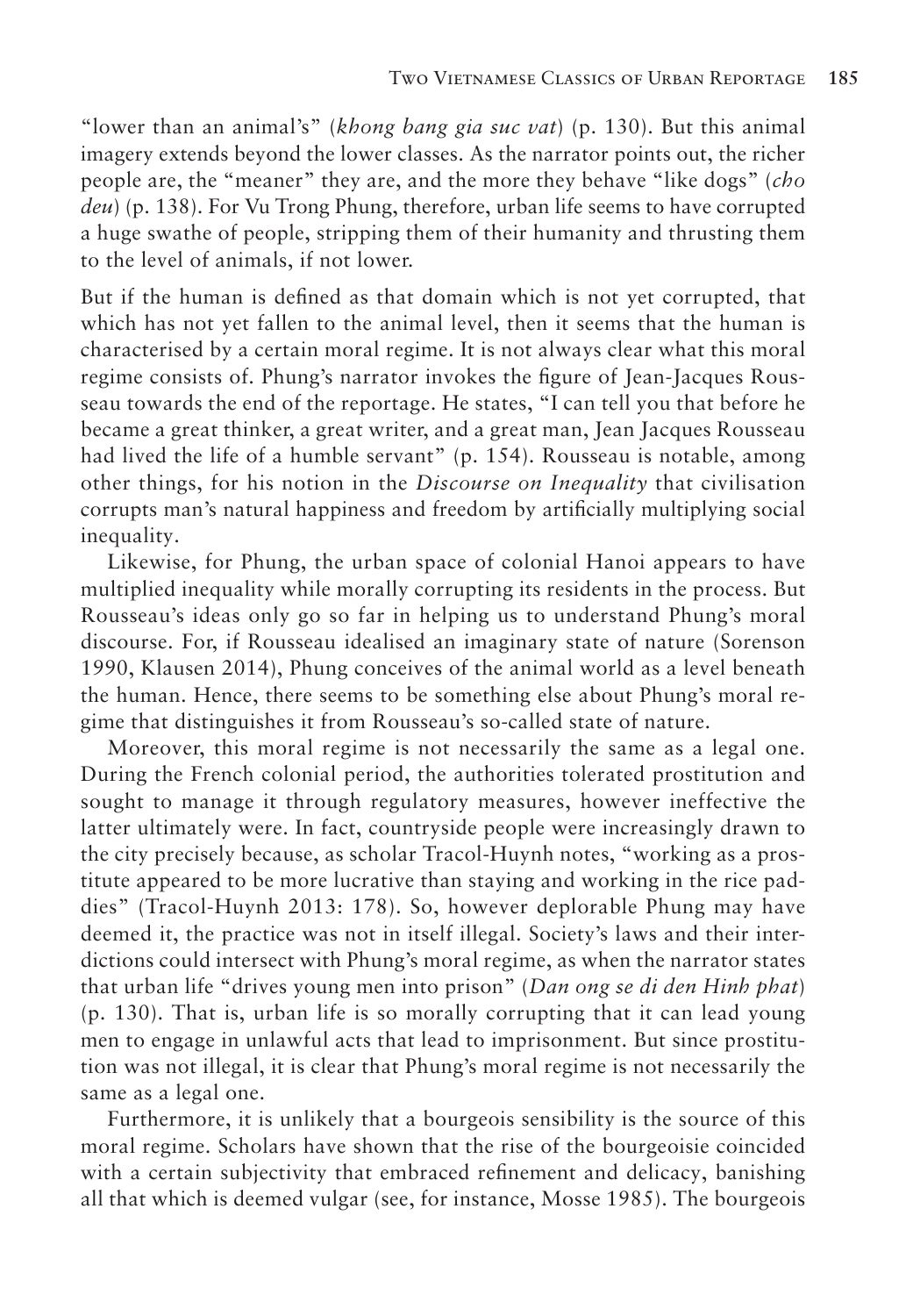subject, according to Stallybrass and White, defines itself through the "exclusion of what it marked out as low – as dirty, repulsive, noisy, contaminating" (Kipnis 2003: 106). The removal of the distasteful from the field of vision parallels the course of the civilising process. This process, as Norbert Elias argues, includes people's propensity to "suppress in themselves every characteristic they feel to be *animal*" (ibid., my emphasis).

Yet, there are at least two problems in ascribing a bourgeois sensibility to Phung. First, unlike Tam Lang, Phung came from a relatively poor class background and continued to live modestly for most of his life. He was also quick to criticise bourgeois morality (Zinoman 2014: 14–15). Second, rather than remove from sight themes that the bourgeois world would consider distasteful, Phung foregrounded them in his works. Not shy to depict conditions of human abjection, he more than any of his contemporaries used the reportage genre to disclose what he considered as profound societal problems. As a result, he earned the label "Northern King of Reportage" *(Ong Vua Phong Su Dat Bac*) (Thuong 2000, Malarney 2011). Hence, it is unlikely that Phung's moral regime derives from a bourgeois sensibility.

There is, however, one aspect of this moral regime that we can deduce from the text. Although Phung never explicitly defines it, the moral regime can be discerned based on what it is not. For Phung, the characters who have descended to the animal level are those who seem to have lost touch with what Phung perceives as *normative* sexuality. Scholars have noted that Phung was fixated on sexuality and sexual deviance and often conflated class oppression with sexual immorality (Zinoman 2014: 132). In the context of this reportage, sexuality is portrayed as an unruly, destabilising and hence corrupting force. In the opening scene, the narrator notes that the woman in charge of the eating house occasionally "felt the need to pull her pants up to her crotch and, without any inhibitions [*cao hung*], scratch herself vigorously like a man" (p. 124). Women who are lured to the city "fall into the abyss of lust" (*di den Duc tinh*, p. 144). The young man who owned a "bag" of pornographic photographs went "crazy" (*nhu dien*) and "threw himself down on the bench" to have sex with the maid (p. 140).

By contrast, in a chapter not included in the Lockhart translation, the male narrator reflects on his ideal relationship with Miss Dui, a fallen woman who has turned to prostitution. The narrator observes: "I wanted to see in Miss Dui traces of the former country girl [*co gai nha que*], obedient and meek [*ngoan ngoan*]." He continues: "These are dreams that are simple [*binh di*] but pure [trong sach]" (Chapter 5, Vietnamese version).<sup>10</sup> Normative sexuality, then, is that which is characterised by sexual propriety and self-restraint.

<sup>10</sup> The chapter is available here: https://www.sachhayonline.com/tua-sach/com-thay-com-co/chuong-5-sucam-do-voi-manh-hon-ngay-tho/683.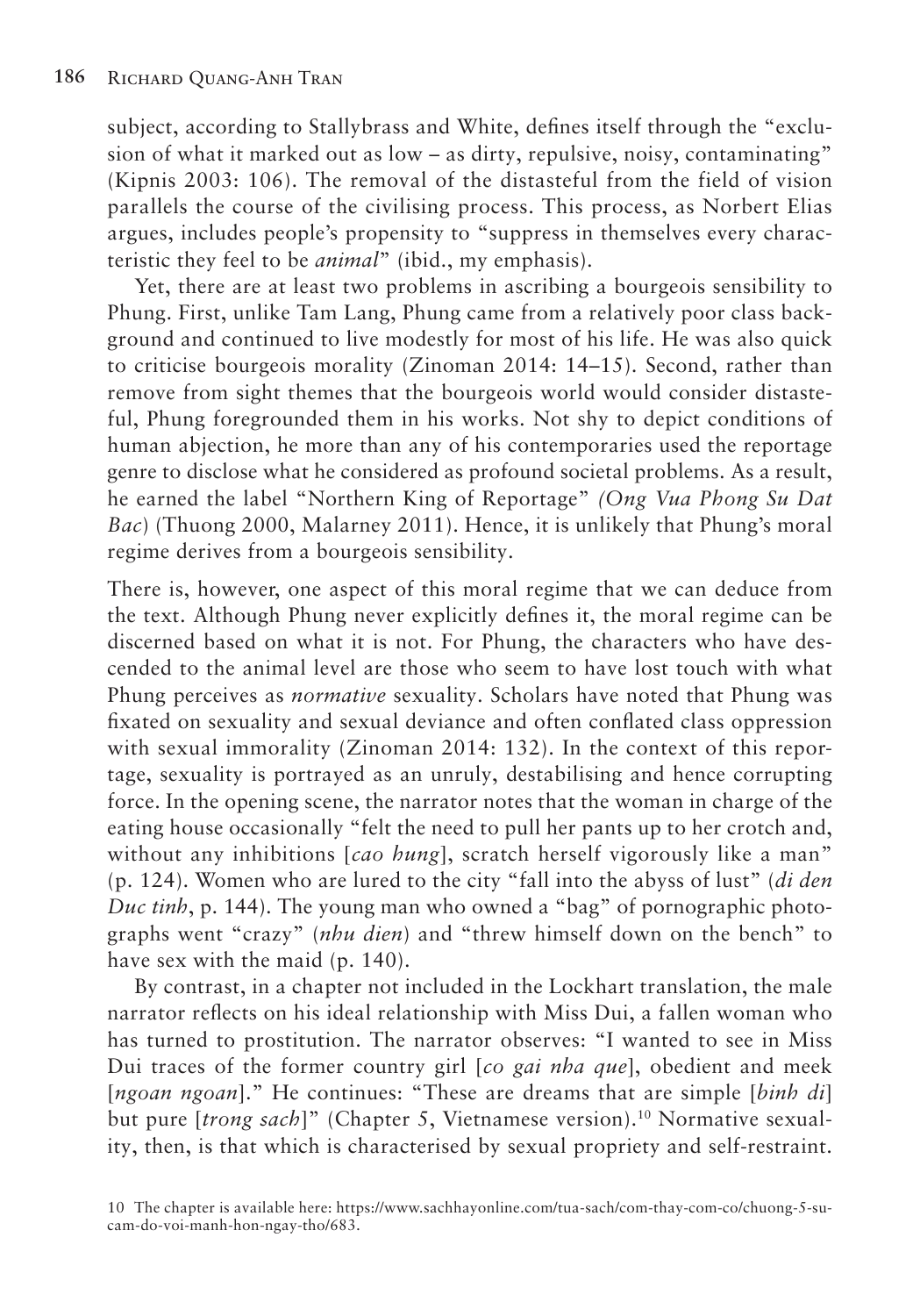And if normative sexuality is a component of Phung's moral regime, then so too are the qualities of sexual propriety and self-restraint.

This moral regime that Phung espouses seems to depart from other known paradigms. In *Civilization and its Discontents*, Freud (1961) offered a lessthan-optimistic view of civilisation. He asserted that it was the repression of humanity's fundamental drives, Eros and Thanatos, that led to civilisation's "discontents". Freudian notions did make their way to the colony during the interwar period, and so the invocation of Freud is not unwarranted. Few authors in colonial Hanoi, moreover, were as fascinated by Freud's theories as Vu Trong Phung (Zinoman 2002: 11). However, while Phung shares Freud's critical view of civilisation and its effects, he in no way believes that the liberation of human drives would be the antidote to the ills, both literal and metaphorical, that befell so many of the inhabitants of urban colonial Hanoi. On the contrary, as the prior examples already demonstrate, Phung would assert that, if anything, modern colonial Hanoi needed *more* regulatory norms. So, it seems that the key issue here is not the critique of civilisation per se, but the *kind* of civilisation to which one refers.

Indeed, it is very likely that one of the significant sources of Phung's moral discourse is Confucian ethics. This is not, however, a formally acquired notion of ethics. Unlike Tam Lang, Phung was not raised in a family of Confucian scholars. His father, an electrician, died seven months after Phung was born, and the author was raised by his widowed mother, who would never remarry. To Phung, his mother embodied the Confucian ideals of female virtue, and there may have been a connection between Phung's upbringing and what some critics call Phung's "conservative fondness" for Confucian morality and "traditional moralism" (Zinoman 2002: 5). In fact, the author's profound lack of ease with the rapid changes in sexual norms in urban colonial Hanoi led to charges of "cultural conservatism" (ibid.: 20).

The contention that traditional Confucian morality is the source of Phung's moral regime is further corroborated by the author's idealised view of Hanoi as an ancient civilisation. Let us circle back to the paradigmatic scene wherein thirteen household servants migrated to Hanoi from the countryside. In this scene, the narrator states: "Based on their appearances and clothes, these thirteen people were not from the city [*de do*]" (p. 143). The narrator's peculiar use of the word *de do* is revealing here. Whereas Lockhart translates the word to mean "city", it can also more accurately be translated to mean "imperial capital". The reference to Hanoi as an "imperial" city alludes to its ancient history and its location as the centre of numerous Vietnamese dynasties. Malarney has noted that Phung saw in Hanoi something potentially "noble, even grand" and made frequent references to the vernacular metaphor of Hanoi as city of a "thousand-year civilization" (*nghin nam van vat*). For Phung, according to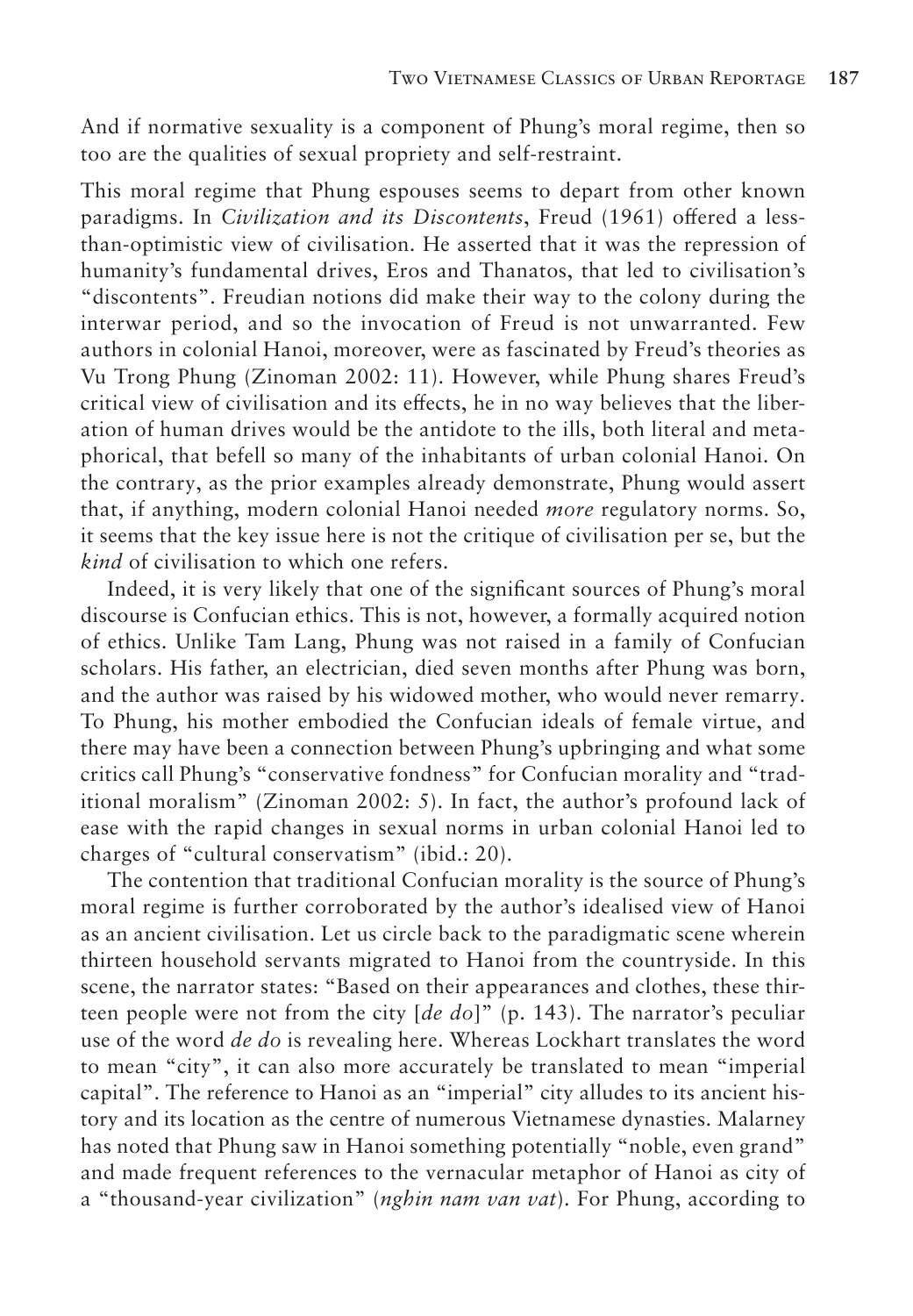Malarney, this metaphor captures something of the "ideal of what the city should be and a standard against which to measure the contemporary city" (Malarney 2011: 17). Not surprisingly, then, towards the end of the section mentioned (Chapter 6), Phung's narrator refers to Hanoi precisely as the location of a "thousand years of culture" (*noi nghin nam van vat*, p. 144), but also as an urban culture in which household servants live in squalid conditions next to "chicken shit and human shit" (p. 144). The passage's irony stems, in part, from the yawning gap between ideal and reality: the ideal of Hanoi as a venerable city steeped in Neo-Confucian high culture and learning, on the one hand, and, on the other, the gritty realities of urban colonial modernity in which masses of people live in abject conditions that are no different from those of an animal.

Regardless of the sources of Phung's moral regime, whether they come from a mix of Western ideas by Rousseau or Freud, whether they reflect his own psychobiography or a belief in traditional Confucian morality, my point is still the same: the human/animal dichotomy underwrites the author's moral cosmology. Even more fundamental than the female prostitute, the figure of the animal is the Other of Phung's conception of the human. It is the animal that is the symbol of moral degradation; it is the animal that no human ought to aspire to become. Yet, it is into animals that the urban space of colonial Hanoi, the "light of the capital" (*anh sang cua kinh thanh*), has ironically transformed all those who are drawn to it.

# **Conclusion**

As I have suggested, the question of the human/animal is intertwined with Tam Lang's and Vu Trong Phung's critique of colonial modernity, and by extension, their conceptions of normative sexuality. In both Lang's "I Pulled a Rickshaw" and Phung's "Household Servants," the urban space of late colonial Hanoi represents a dystopian descent from the human to the animal world. In the early twentieth century, as rural folks migrated to the city in search of a better life, these reportages problematised the division between the rural and urban. The contact between the urban and rural folks leads to a symbolic hierarchy whereby the latter become reduced to the very rural animals they have left behind.

Both reportages, therefore, presuppose a hierarchical moral regime whereby the human is superior to the animal in possessing the attributes of self-regulation and self-moderation. By contrast, the animal embodies that abject zone beyond normative codes of conduct. Faced with an increase in rural migrants,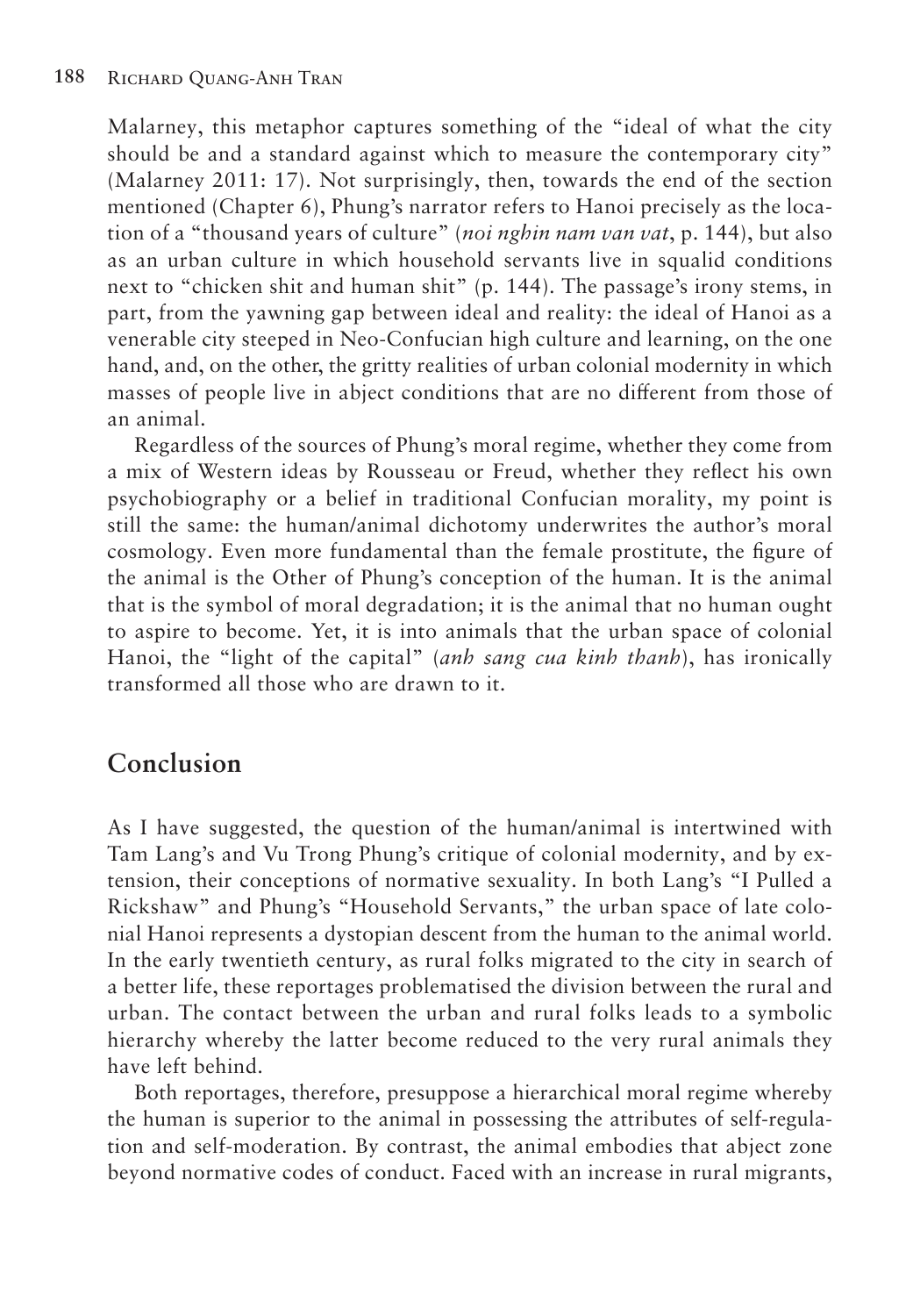the city thus becomes a symbol of moral decay and dissolution. In such a world, urban space and normative sexuality are antithetical to each other.

While this moral regime can certainly be ascribed to modern notions of equality emanating from Western political theory, the study has also suggested other sources, namely the Confucian moral tradition. For Tam Lang, the influence of this tradition partly derives from his own upbringing, raised as he was in a family of Confucian scholars. For Vu Trong Phung, the sources are less apparent; his life background, nevertheless, does shed some light on the roots of this traditional morality, the imprints of which are profoundly manifest in his attitudes towards sex and sexuality in the reportage. A study of the figure of the animal in early twentieth-century Vietnam has profound implications for understanding the histories of the "human" and its conceptual and cultural delimitations. By examining the various strands that constitute the human/ animal hierarchy in two late colonial era reportages, this study serves as a preliminary effort towards such investigations.

## **References**

- Baker, Lee D. (1998): *From Savage to Negro: Anthropology and the Construction of Race, 1864– 1954.* Berkeley: University of California Press.
- Bennet, Tony (2004): *Pasts beyond Memory: Evolution, Museums, Colonialism*. London: Routledge.
- Bradley, Mark (2004): Becoming Van Minh: Civilizational Discourse and Visions of the Self in Twentieth-Century Vietnam. *Journal of World History* 15(1), pp. 65–83.
- Brocheux, Pierre / Hemery, Daniel (2011): *Indochina: An Ambiguous Colonization, 1858–1954.*  Berkeley: University of California Press.
- Butler, Judith (1990): *Gender Trouble: Feminism and the Subversion of Identity*. New York: Routledge.
- Butler, Judith (2004): *Undoing Gender*. New York: Routledge.
- Cavalieri, Paola / Woollard, Catherine (2001): *The Animal Question: Why Nonhuman Animals Deserve Human Rights*. Oxford: Oxford University Press.
- Corber, Robert. J. / Valocchi, Stephen (2003): *Queer Studies: An Interdisciplinary Reader.* Oxford: Blackwell Publishing.
- Davidson, Arnold A. (2001): *The Emergence of Sexuality: Historical Epistemology and the Formation of Concepts*. Cambridge: Harvard University Press.
- Dutton, George (2007): Ly Toet in the City: Coming to Terms with the Modern in 1930s Vietnam. *Journal of Vietnamese Studies* 2(1), pp. 80–108.
- Feher, Michel / Naddaff, Ramona / Tazi, Nadia (1989): *Fragments for a History of the Human Body*, Vol. 1. New York: Zone Books.
- Firpo, Christina (2016): Sex and Song: Clandestine Prostitution in Tonkin's *A Dao* Music Houses, 1920s–1940s. *Journal of Vietnamese Studies* 11(2), pp. 1–36.
- Freud, Sigmund (1961): Civilization and its Discontents. Translated and edited by James Strachey. New York: W. W. Norton (original work published in 1930).
- Genette, Gerard (1972): *Critique et poétique*. Figures III. Paris: Seuil, pp. 9–11.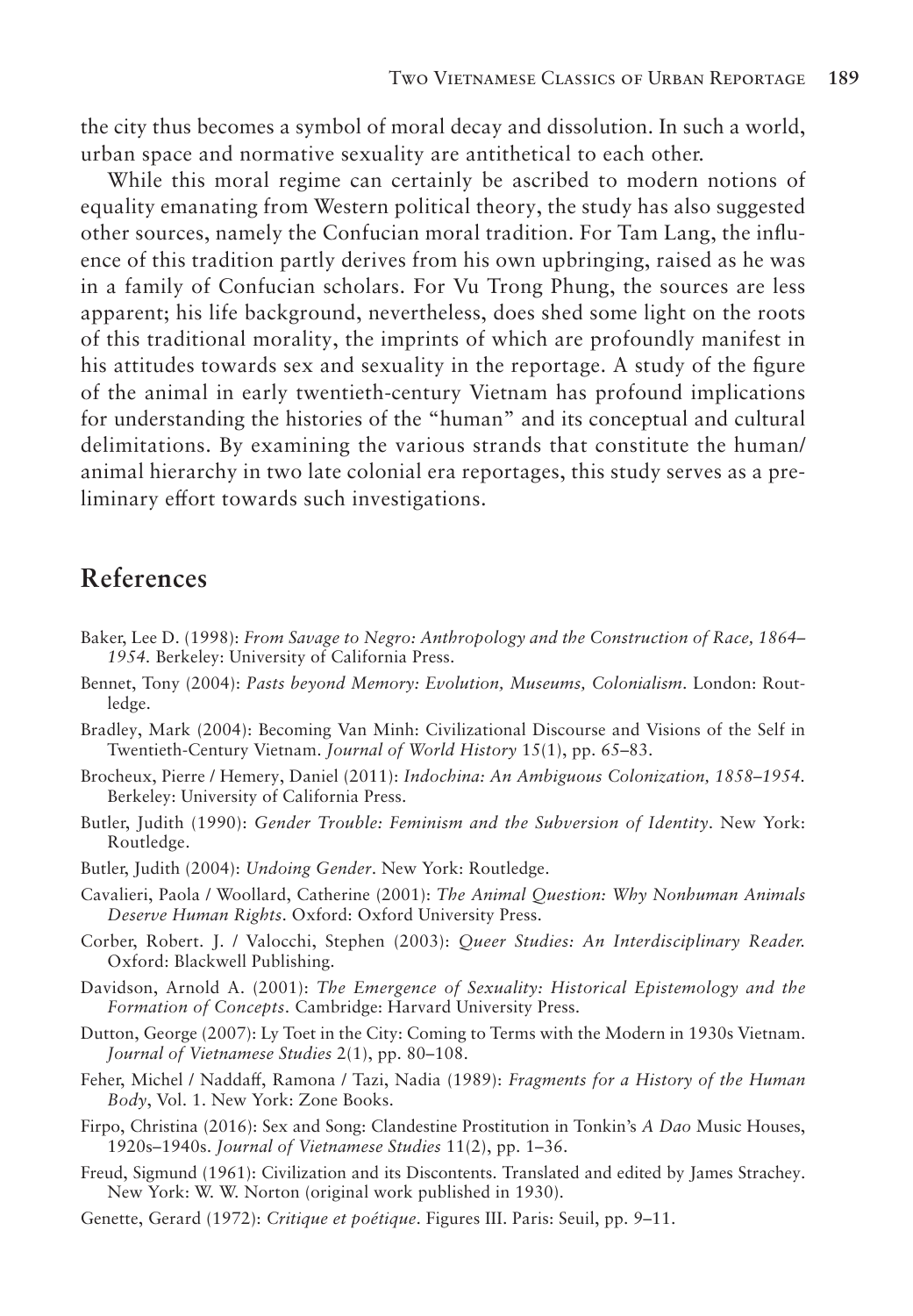Heinrich, Patrick (forthcoming): Language Modernization in the Chinese Character Cultural Sphere: China, Japan, Korea and Vietnam. In: Nicola McLelland / John Bellamy (eds): *The Handbook of Language Standardization and Standard Language*. Cambridge: Cambridge University Press.

Jamieson, Neil (1995): *Understanding Vietnam*. Berkeley: University of California Press.

- Jennings, Eric T. (2011): *Imperial Heights: Dalat and the Making and Undoing of French Indochina*. Berkeley: University of California Press.
- Jones, Andrew F. (2011): *Developmental Fairy Tales: Evolutionary Thinking and Modern Chinese Culture*. Cambridge: Harvard University Press.
- Kipnis, Laura (2003): (Male) Desire and (Female) Disgust: Reading Hustler. In: Robert J. Corber / Stephen Valocchi (eds): *Queer Studies: An Interdisciplinary Reader.* Oxford: Blackwell Publishing, pp. 102–120.
- Klausen, Jimmy C. (2014): *Fugitive Rousseau: Slavery, Primitivism, and Political Freedom*. New York: Fordham University Press.
- Lam, Truong Buu (2000): *Colonialism Experienced: Vietnamese Writings on Colonialism, 1900– 1931*. Ann Arbor: University of Michigan Press.
- Laughlin, Charles A. (2002): *Chinese Reportages: The Aesthetics of Historical Experience.* Durham: Duke University Press.
- Lee, Haiyin (2014): *The Stranger and the Chinese Moral Imagination*. Stanford: Stanford University Press.
- Liu, Lydia H. (1995): *Translingual Practice: Literature, National Culture, and Translated Modernity. China, 1900–1937*. Stanford: Stanford University Press.
- Lockhart, Greg (1996): Introduction. In: Greg Lockhart / Monique Lockhart (translators): *The Light of the Capital: Three Modern Vietnamese Classics*. Oxford: Oxford University Press, pp. 1–49.
- Lockhart, Greg / Lockhart, Monique (translators) (1996): *The Light of the Capital: Three Modern Vietnamese Classics.* Oxford: Oxford University Press.
- Malarney, Shaun K. (2011): Introduction: Vu Trong Phung and the Anxieties of Progress. In: Luc Xi: *Prostitution and Venereal Disease in Colonial Hanoi*. Honolulu: University of Hawaii Press, pp. 1–41.
- Marr, David G. (1981): *Vietnamese Tradition on Trial, 1925–1945*. Berkeley: University of California.
- Mosse, George L. (1985): *Nationalism and Sexuality: Respectability and Abnormal Sexuality in Modern Europe*. Madison: University of Wisconsin Press.
- Osborne, Milton (2016): *Southeast Asia: An Introductory History*. London: Allen and Unwin.
- Papin, Philippe (2002): Who Has the Power in the Village? In: Gisele L. Bousquet / Pierre Brocheux (eds): *Vietnam Exposé: French Scholarship on Twentieth-Century Vietnamese Society.*  Ann Arbor: University of Michigan Press, pp. 313–330.
- Peterson, Christopher (2017): *Monkey Trouble: The Scandal of Posthumanism*. New York: Fordham University Press.
- Phan, Vu Ngoc (1960): *Nha van hien dai,* tap 3 [*Contemporary Writers*, Vol. 3]. Ha Noi: Nha Xuat Ban Van Hoc [Literature Publishing House].
- Salemink, Oscar (2003): *The Ethnography of Vietnam's Central Highlanders: A Historical Contextualization, 1850–1990*. Honolulu: University of Hawaii.
- Scott, James C. (2009): *The Art of Not Being Governed: An Anarchist History of Upland Southeast Asia*. New Haven: Yale University Press.
- Sorenson, Leonard (1990): Natural Inequality and Rousseau's Political Philosophy in His Discourse on Inequality. *The Western Political Quarterly* 43(4), pp. 763–788.